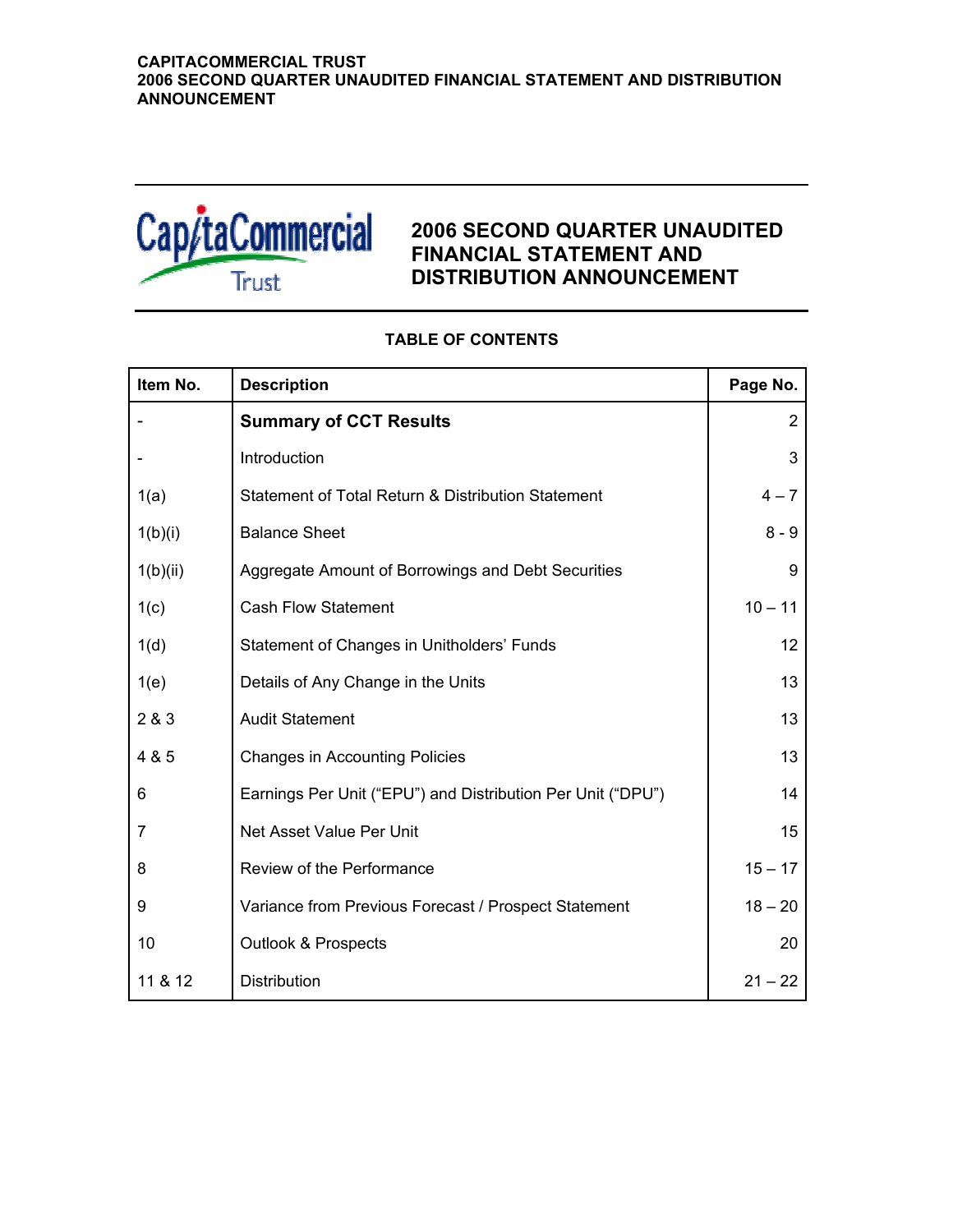## **SUMMARY OF CCT RESULTS**

**(1 January 2006 to 30 June 2006)** 

|                                      | 2Q 2006                  |                   | 1 January 2006 to 30 June 2006   |                                |
|--------------------------------------|--------------------------|-------------------|----------------------------------|--------------------------------|
|                                      | <b>Actual</b><br>S\$'000 | Actual<br>S\$'000 | Forecast <sup>1</sup><br>S\$'000 | Favourable /<br>(Unfavourable) |
| Gross Revenue                        | 30,147                   | 59,812            | 59,593                           | $0.4\%$                        |
| Net Property Income                  | 23,121                   | 44,948            | 44,547                           | 0.9%                           |
| Distributable Income                 | 15,855                   | 31,249            | 31,164                           | 0.3%                           |
| <b>Distribution Per Unit (cents)</b> |                          |                   |                                  |                                |
| For the period<br><b>Annualised</b>  | 1.77c<br>7.10¢           | 3.49c<br>7.03c    | 3.48 <sub>¢</sub><br>7.01¢       | 0.3%<br>0.3%                   |

Footnotes

(1) The forecast is based on the actual 1Q 2006 results plus management's forecast for the period 1 April 2006 to 30 June 2006. This, together with the forecast for the period 1 July 2006 to 31 December 2006, is the forecast shown in the Unitholders' Circular dated 26 June 2006 ("Unitholders' Circular") for the proposed acquisition of Raffles City and the proposed equity fund raising.

**For a meaningful analysis/comparison of the actual results for the period 1 January 2006 to 30 June 2006 against the forecast as stated in the CCT Circular to unitholders dated 26 June 2006, please refer to Section 9 of this Announcement.** 

## **DISTRIBUTION & BOOKS CLOSURE DATE**

| <b>Distribution</b>       | From 1 January 2006 to 31 August 2006 (estimated to be the<br>day immediately prior to the date on which new units will be<br>issued pursuant to the proposed equity fund raising exercise<br>to raise funds for the proposed acquisition of Raffles City<br>Singapore) |
|---------------------------|-------------------------------------------------------------------------------------------------------------------------------------------------------------------------------------------------------------------------------------------------------------------------|
| <b>Distribution Type</b>  | Taxable income<br>i)<br>Tax-exempt income<br>ii)                                                                                                                                                                                                                        |
| <b>Distribution Rate</b>  | Between 4.58 cents to 4.63 cents per unit, and no less than<br>4.58 cents per unit                                                                                                                                                                                      |
| <b>Books Closure Date</b> | Expected to be 31 August 2006. An announcement will be<br>made in due course                                                                                                                                                                                            |
| <b>Payment Date</b>       | Expected to be end September 2006                                                                                                                                                                                                                                       |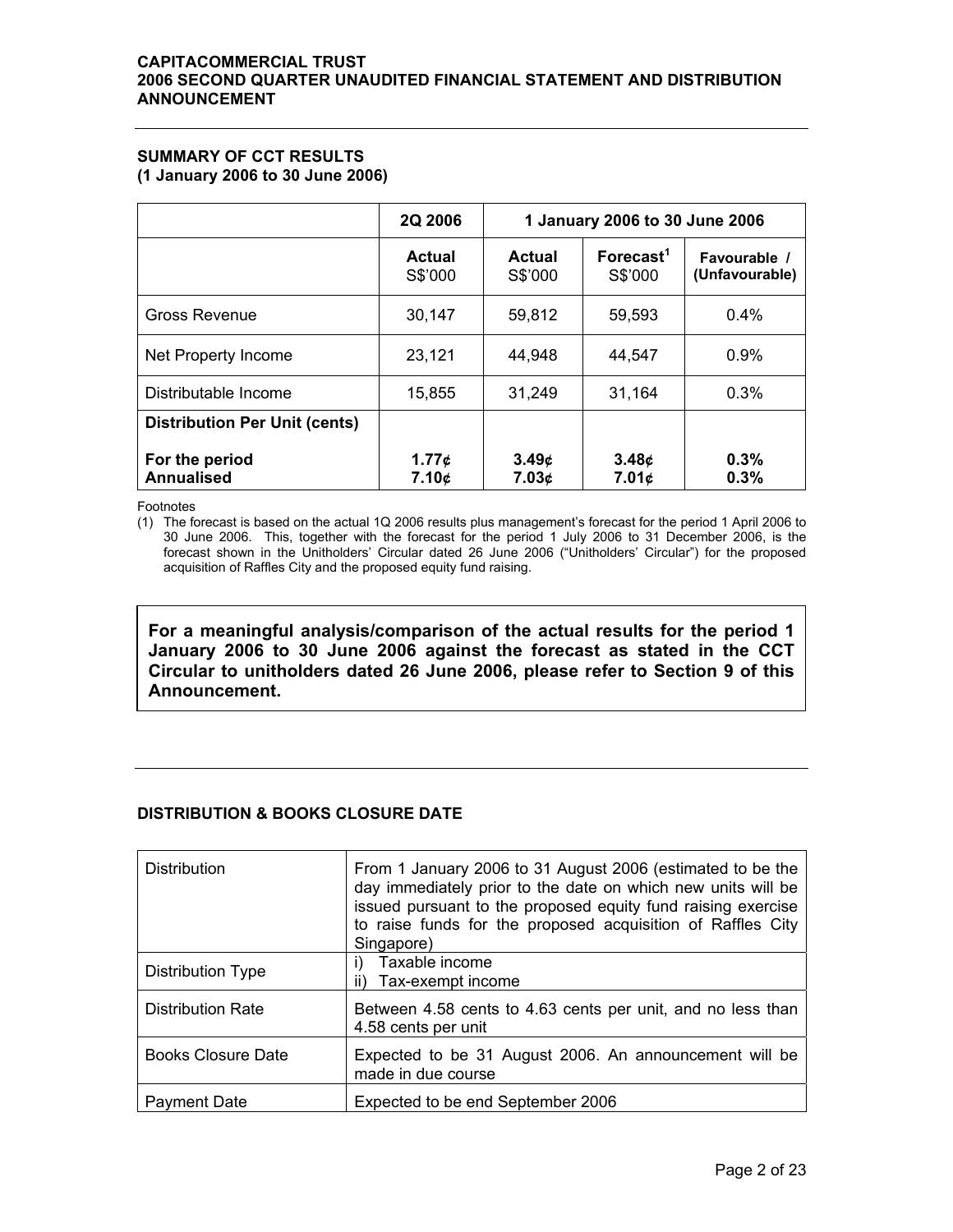#### **INTRODUCTION**

CapitaCommercial Trust (CCT) was established under a Trust Deed dated 6 February 2004 entered into between CapitaCommercial Trust Management Limited (as manager of CCT) (the "Manager") and HSBC Institutional Trust Services (Singapore) Limited (as trustee of CCT), as amended by a First Supplemental Deed dated 15 July 2005 and a Second Supplemental Deed dated 20 April 2006.

All the units were listed on Singapore Exchange Securities Trading Limited (the "SGX-ST") since the commencement of "when issued" trading in the Units on 11 May 2004. The Units began trading on a "ready" basis on the SGX-ST on 17 May 2004.

CCT acquired and added HSBC Building to its portfolio on 29 April 2005. As at 30 June 2006, CCT's portfolio comprised of 8 properties, namely Capital Tower, 6 Battery Road, HSBC Building, Starhub Centre, Robinson Point, Bugis Village, Golden Shoe Car Park and Market Street Car Park.

On 12 April 2006, CCT invested in 100% of the junior bonds worth RM45 million (about S\$20 million) issued by Aragorn ABS Berhad, a special purpose vehicle in an asset-backed securitization structure which owns Wisma Technip, a prime office asset in Malaysia. Class D of the junior bonds is an equity tranche, hence, Aragorn ABS Berhad is accounted for as a subsidiary of CCT.

On 18 March 2006, CCT entered into a conditional put and call option agreement with Tincel Properties (Private) Limited to acquire Raffles City. At the same time, CCT entered into a collaboration agreement with CapitaMall Trust ("CMT") to establish a joint ownership vehicle ("RCS Trust") for the purpose of acquiring and holding Raffles City. Under the terms of the joint ownership, CCT and CMT will hold an interest of 60% and 40% respectively in RCS Trust. The acquisition was approved by the unitholders of CCT and CMT at their respective extraordinary general meetings held on 13 July 2006. On 18 July 2006, RCS Trust was constituted and the trustee of RCS Trust entered into the sale and purchase agreement with the vendor and the completion of the acquisition of Raffles City is expected to take place on 1 September 2006.

With effect from 1 July 2005, the distributable income to unitholders has increased to 100% of the taxable income available for distribution to unitholders. Prior to that, the distributable income to unitholders was based on 95% of taxable income.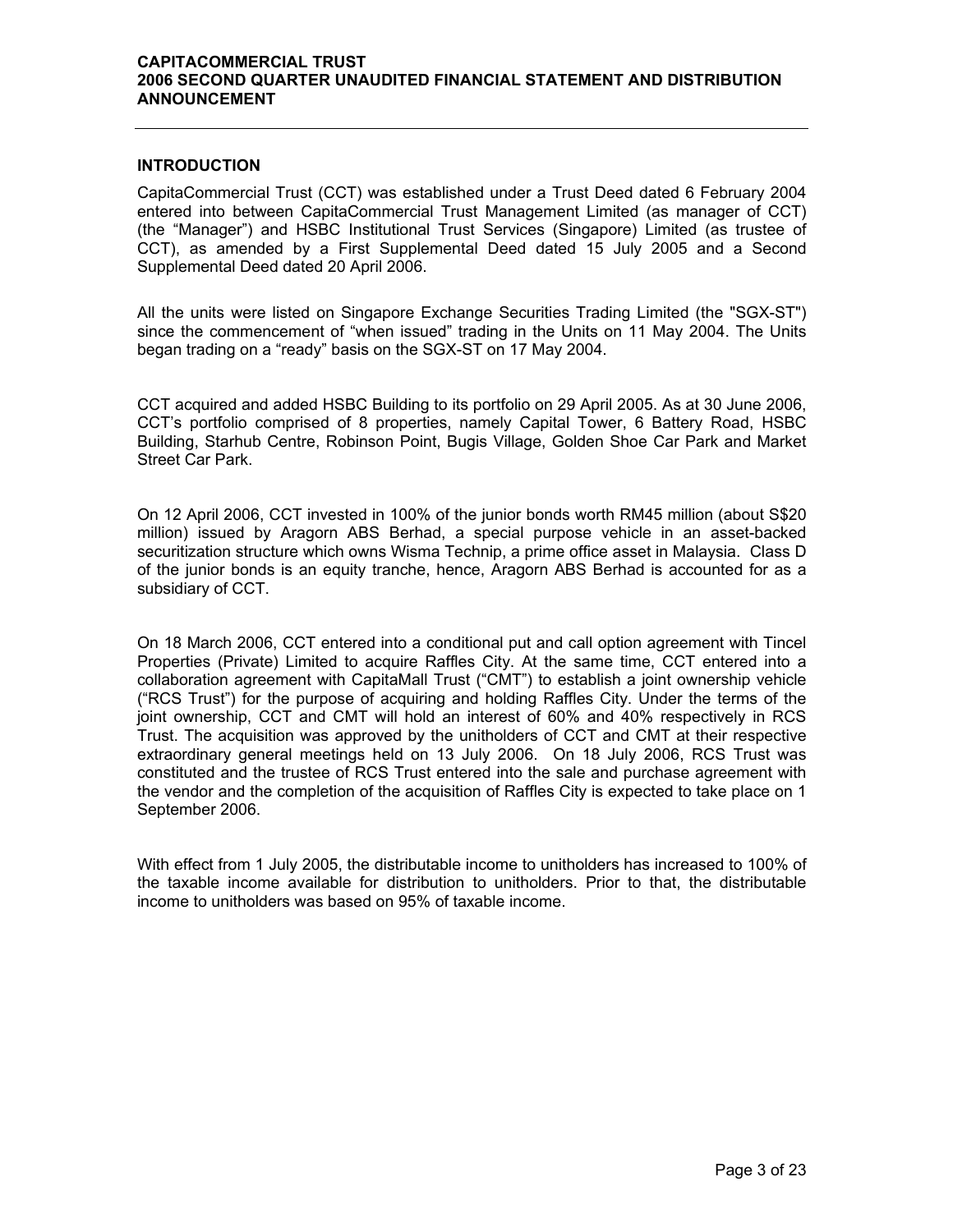|                                                         |                       | <b>Trust and its subsidiary</b> |             |                          | Trust                 |                |  |
|---------------------------------------------------------|-----------------------|---------------------------------|-------------|--------------------------|-----------------------|----------------|--|
|                                                         | 2Q<br>2006<br>S\$'000 | 2Q<br>2005<br>S\$'000           | Change<br>% | 2Q<br>2006<br>S\$'000    | 2Q<br>2005<br>S\$'000 | Change<br>%    |  |
| <b>Statement of Total Return</b>                        |                       |                                 |             |                          |                       |                |  |
| Gross rental income                                     | 26,957                | 24,838                          | 8.5         | 26,117                   | 24,838                | 5.1            |  |
| Car park income                                         | 2,745                 | 2,489                           | 10.3        | 2,685                    | 2,489                 | 7.9            |  |
| Other income                                            | 1,400                 | 1,470                           | (4.8)       | 1,345                    | 1,470                 | (8.5)          |  |
| <b>Gross revenue</b>                                    | 31,102                | 28,797                          | 8.0         | 30,147                   | 28,797                | 4.7            |  |
| Property management fees                                | (722)                 | (623)                           | 15.9        | (656)                    | (623)                 | 5.3            |  |
| Property tax                                            | (1,639)               | (1,876)                         | (12.6)      | (1, 575)                 | (1,876)               | (16.0)         |  |
| Other property operating<br>expenses                    | (4,962)               | (4, 911)                        | 1.0         | (4, 795)                 | (4, 911)              | (2.4)          |  |
| <b>Property operating</b><br>expenses                   | (7, 323)              | (7, 410)                        | (1.2)       | (7,026)                  | (7, 410)              | (5.2)          |  |
| Net property income                                     | 23,779                | 21,387                          | 11.2        | 23,121                   | 21,387                | 8.1            |  |
| Interest income                                         | 217                   | 149                             | 45.6        | 213                      | 149                   | 43.0           |  |
| Investment income <sup>2</sup>                          |                       |                                 |             | 306                      |                       | N <sub>m</sub> |  |
| Gain from re-measurement of<br>derivatives <sup>3</sup> | 2,268                 |                                 | Nm          | 2,268                    |                       | Nm             |  |
| Manager's management fees                               | (1, 592)              | (1, 390)                        | 14.5        | (1,592)                  | (1, 390)              | 14.5           |  |
| Trust expenses                                          | (532)                 | (962)                           | (44.7)      | (524)                    | (962)                 | (45.5)         |  |
| Finance costs                                           | (5,968)               | (3,998)                         | (49.3)      | (5,713)                  | (3,998)               | (42.9)         |  |
| Net income                                              | 18,172                | 15,186                          | 19.7        | 18,079                   | 15,186                | 19.1           |  |
| Revaluation surplus <sup>4</sup>                        | 120,665               |                                 | Nm          | 120,665                  |                       | Nm             |  |
| Net surplus on valuation of<br>investments              | 120,665               |                                 | <b>Nm</b>   | 120,665                  |                       | Nm             |  |
| Total return for the period<br>before tax               | 138,837               | 15,186                          | 814.2       | 138,744                  | 15,186                | 813.6          |  |
| Income tax                                              | $(18)^5$              | $(151)^6$                       | 88.1        | $\overline{\phantom{0}}$ | $(151)^{6}$           | 100.0          |  |
| Total return for the period<br>after tax                | 138,819               | 15,035                          | 823.3       | 138,744                  | 15,035                | 822.8          |  |

## **1(a)(i) Statement of Total Return & Distribution Statement (2Q 2006 vs 2Q 2005) (For a review of the performance, please refer to paragraph 8 on page 15-17)**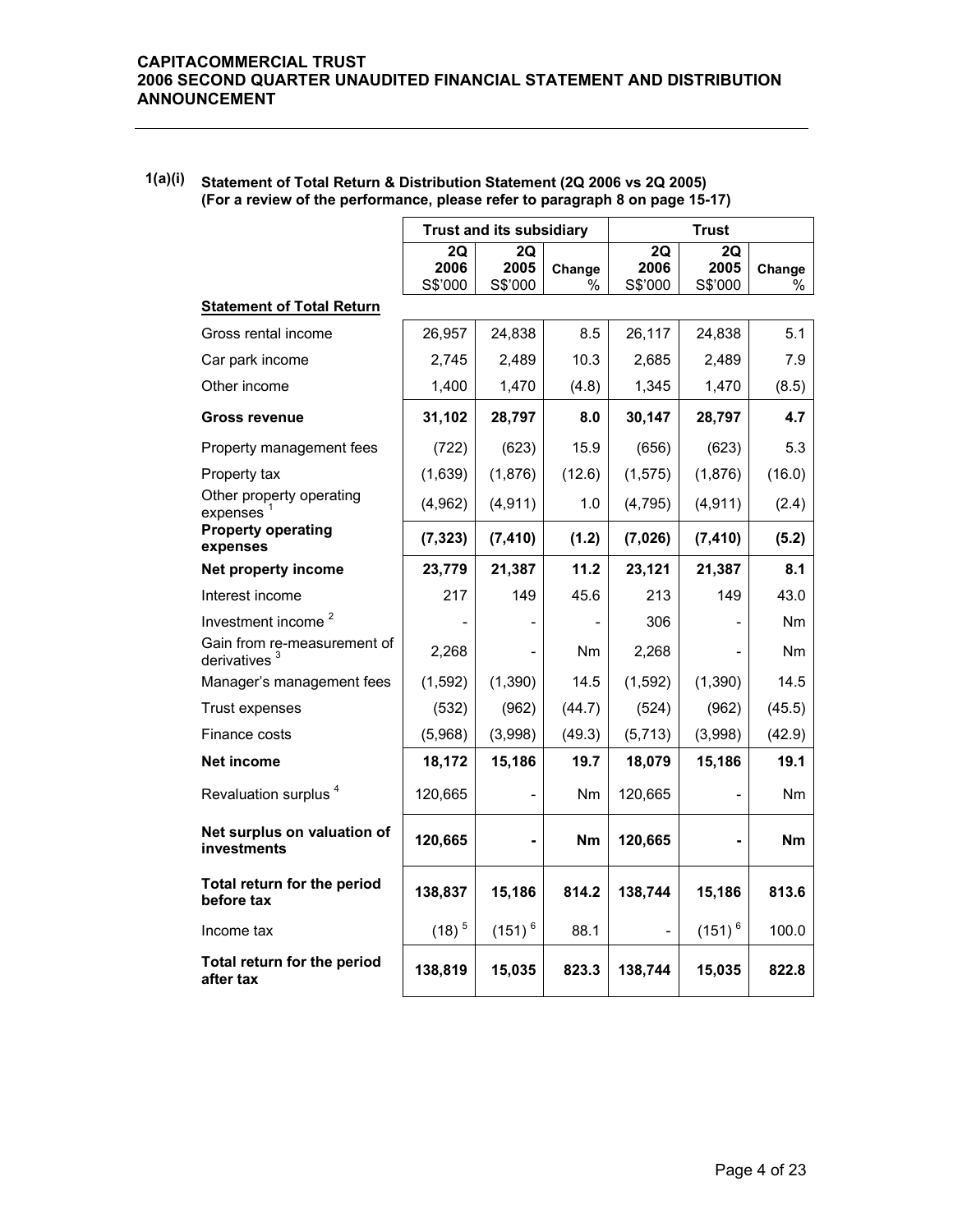#### **Distribution Statement**

|                                                                |                       | <b>Trust and its subsidiary</b> |                |                       | <b>Trust</b>          |                |  |
|----------------------------------------------------------------|-----------------------|---------------------------------|----------------|-----------------------|-----------------------|----------------|--|
|                                                                | 2Q<br>2006<br>S\$'000 | 2Q<br>2005<br>S\$'000           | Change<br>$\%$ | 2Q<br>2006<br>S\$'000 | 2Q<br>2005<br>S\$'000 | Change<br>%    |  |
| Net income                                                     | 18,172                | 15,186                          | 19.7           | 18,079                | 15,186                | 19.1           |  |
| Net tax adjustments $7$                                        | (2, 224)              | 35                              | (6, 454.3)     | (2, 224)              | 35                    | (6, 454.3)     |  |
| Other adjustment <sup>8</sup>                                  | (93)                  | ۰                               | <b>Nm</b>      |                       |                       | N <sub>m</sub> |  |
| Taxable income available<br>for distribution to<br>unitholders | 15,855                | 15,221                          | 4.2            | 15,855                | 15,221                | 4.2            |  |
| Distributable income to<br>unitholders                         | 15,855                | 14,460                          | 9.6            | 15,855                | 14,460                | 9.6            |  |

#### **Footnotes**

(1) Included as part of the other property operating expenses are the following:

|                                                           | <b>Trust and its subsidiary</b>     |         |       | Trust              |         |        |  |
|-----------------------------------------------------------|-------------------------------------|---------|-------|--------------------|---------|--------|--|
|                                                           | 2Q 2006<br><b>2Q 2005</b><br>Change |         |       | 2Q 2006<br>2Q 2005 |         | Change |  |
|                                                           | S\$'000                             | S\$'000 | %     | S\$'000            | S\$'000 | %      |  |
| Depreciation and amortization*                            | 67                                  | 68      | (1.5) | 67                 | 68      | (1.5)  |  |
| Allowance for doubtful debts and<br>bad debts written off | -                                   | (2)     | 100.0 |                    | (2)     | 100.0  |  |

\* Amortization refers to the amortization of tenancy works.

- (2) Investment income relates to the net income from the investment in junior bonds of Aragorn ABS Berhad.
- (3) Gain from the re-measurement of fair values of interest rate swaps.
- (4) This relates to the surplus on revaluation of the investment properties. For details, to refer to the review of performance on page 17 paragraph 8(i).
- (5) The income tax provision is based on the relevant tax rates as applicable to the subsidiary.
- (6) The income tax provision for 2Q 2005 was based on 5% of taxable income withheld and not distributed to unitholders. With effect from 1 July 2005, there would not be income tax provision as the distributable income to unitholders is based on 100% of the taxable income available for distribution to unitholders.

|                                                |                           | <b>Trust and its subsidiary</b> |             | Trust                     |                           |                |  |  |
|------------------------------------------------|---------------------------|---------------------------------|-------------|---------------------------|---------------------------|----------------|--|--|
| Non-tax deductible/(chargeable)<br>items :     | <b>2Q 2006</b><br>S\$'000 | 2Q 2005<br>S\$'000              | Change<br>% | <b>2Q 2006</b><br>S\$'000 | <b>2Q 2005</b><br>S\$'000 | Change<br>$\%$ |  |  |
| Trustee's fees                                 | 69                        | 64                              | 7.8         | 69                        | 64                        | 7.8            |  |  |
| Gain from re-measurement of<br>derivatives     | (2,268)                   |                                 | Nm          | (2,268)                   |                           | <b>Nm</b>      |  |  |
| Temporary differences and other<br>adjustments | (25)                      | (29)                            | (13.8)      | (25)                      | (29)                      | (13.8)         |  |  |
| Net tax adjustments                            | (2, 224)                  | 35                              | (6, 454.3)  | (2, 224)                  | 35                        | (6, 454.3)     |  |  |

(7) Included in the net tax adjustments are the following:

(8) This relates to the undistributed profit of the subsidiary.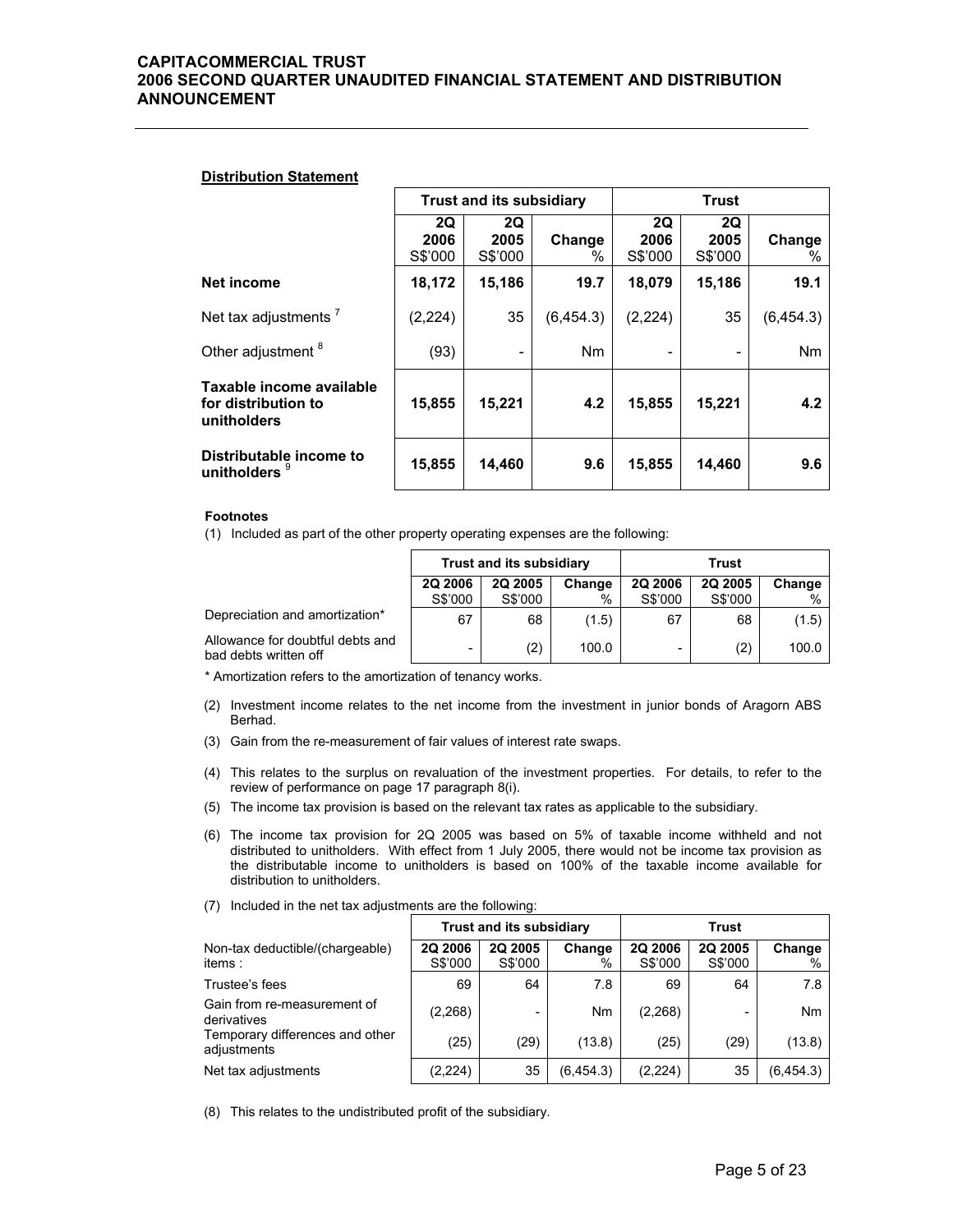(9) The distributable income to unitholders is based on 95% of the taxable income available for distribution to unitholders for the period 1 January 2005 to 30 June 2005 and 100% of the taxable income available for distribution to unitholders from 1 July 2005.

Nm – not meaningful

#### **1(a)(ii) Statement of Total Return & Distribution Statement (1H 2006 vs 1H 2005) (For a review of the performance, please refer to paragraph 8 on page 15-17)**

|                                                         |                    | <b>Trust and its subsidiary</b> |                |                    | <b>Trust</b>               |                |
|---------------------------------------------------------|--------------------|---------------------------------|----------------|--------------------|----------------------------|----------------|
|                                                         | 1H 2006<br>S\$'000 | 1H 2005<br>S\$'000              | Change<br>℅    | 1H 2006<br>S\$'000 | 1H 2005<br>S\$'000         | Change<br>℅    |
| <b>Statement of Total Return</b>                        |                    |                                 |                |                    |                            |                |
| Gross rental income                                     | 52,930             | 48,712                          | 8.7            | 52,090             | 48,712                     | 6.9            |
| Car park income                                         | 5,253              | 4,856                           | 8.2            | 5,193              | 4,856                      | 6.9            |
| Other income                                            | 2,585              | 2,670                           | (3.2)          | 2,529              | 2,670                      | (5.3)          |
| <b>Gross revenue</b>                                    | 60,768             | 56,238                          | 8.1            | 59,812             | 56,238                     | 6.4            |
| Property management fees                                | (1,340)            | (1,237)                         | 8.3            | (1, 274)           | (1, 237)                   | 3.0            |
| Property tax                                            | (3,757)            | (3,908)                         | (3.9)          | (3,693)            | (3,908)                    | (5.5)          |
| Other property operating<br>expenses <sup>1</sup>       | (10,065)           | (9,841)                         | 2.3            | (9,897)            | (9,841)                    | 0.6            |
| <b>Property operating</b><br>expenses                   | (15, 162)          | (14, 986)                       | $1.2$          | (14, 864)          | (14, 986)                  | (0.8)          |
| Net property income                                     | 45,606             | 41,252                          | 10.6           | 44,948             | 41,252                     | 9.0            |
| Interest income                                         | 579                | 275                             | 110.5          | 575                | 275                        | 109.1          |
| Investment income <sup>2</sup>                          |                    |                                 | N <sub>m</sub> | 306                |                            | N <sub>m</sub> |
| Gain from re-measurement<br>of derivatives <sup>3</sup> | 5,194              |                                 | Nm             | 5,194              |                            | Nm             |
| Manager's management<br>fees                            | (3, 164)           | (2,678)                         | 18.1           | (3, 164)           | (2,678)                    | 18.1           |
| Trust expenses                                          | (1, 197)           | (2,002)                         | (40.2)         | (1, 189)           | (2,002)                    | (40.6)         |
| Finance costs                                           | (10, 485)          | (7,630)                         | 37.4           | (10, 230)          | (7,630)                    | 34.1           |
| Net income                                              | 36,533             | 29,217                          | 25.0           | 36,440             | 29,217                     | 24.7           |
| Revaluation surplus <sup>4</sup>                        | 120,665            |                                 | Nm             | 120,665            |                            | Nm             |
| Net surplus on valuation<br>of investments              | 120,665            |                                 | <b>Nm</b>      | 120,665            |                            | <b>Nm</b>      |
| Total return for the<br>period before tax               | 157,198            | 29,217                          | 438.0          | 157,105            | 29,217                     | 437.7          |
| Income tax                                              | $(18)^{5}$         | $(292)^6$                       | (93.8)         | $\overline{a}$     | $\left( 292\right) {}^{6}$ | 100.0          |
| <b>Total return for the</b><br>period after tax         | 157,180            | 28,925                          | 443.4          | 157,105            | 28,925                     | 443.1          |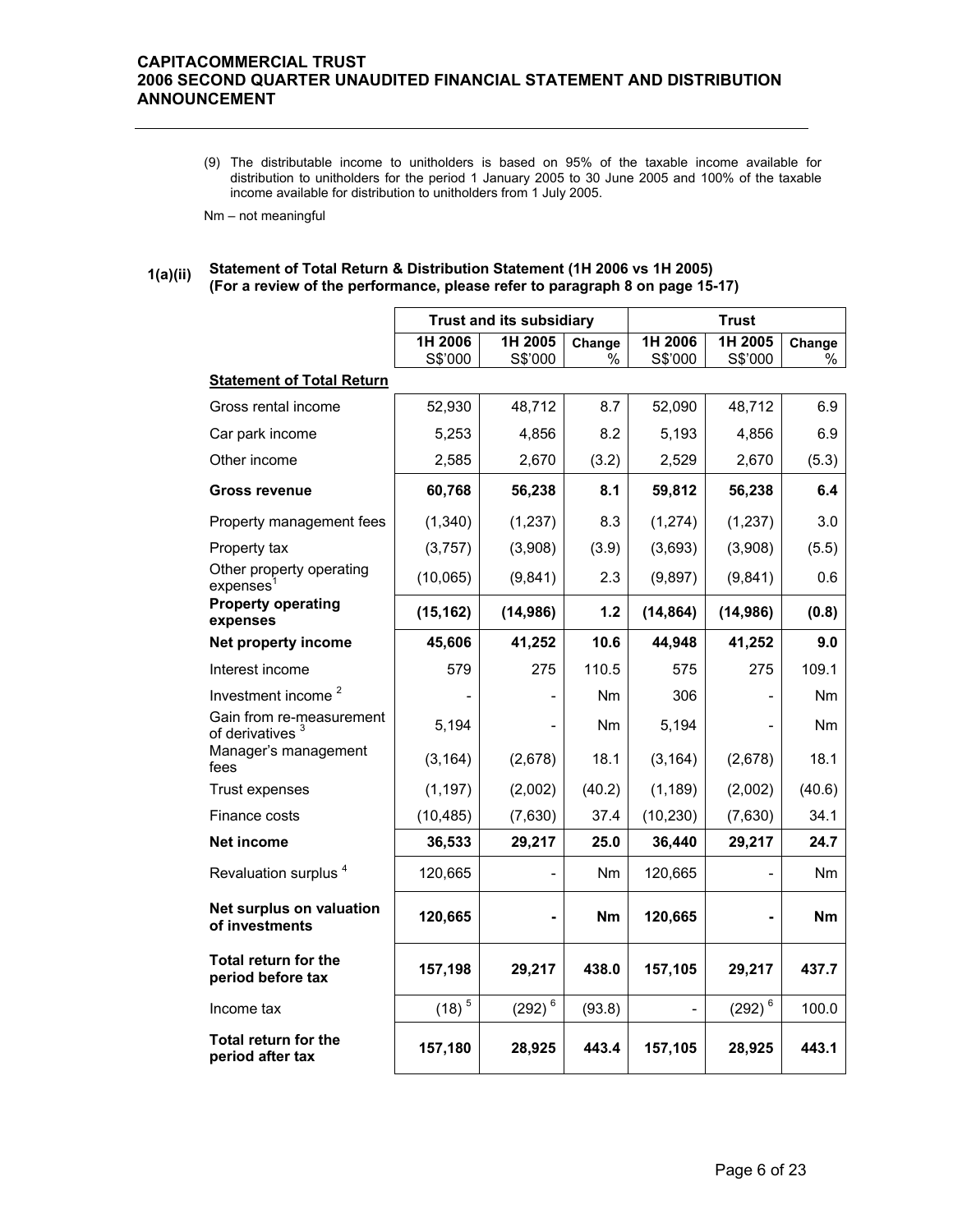#### **Distribution Statement**

|                                                             |                    | <b>Trust and its subsidiary</b> |             | <b>Trust</b>       |                    |                |  |
|-------------------------------------------------------------|--------------------|---------------------------------|-------------|--------------------|--------------------|----------------|--|
|                                                             | 1H 2006<br>S\$'000 | 1H 2005<br>S\$'000              | Change<br>% | 1H 2006<br>S\$'000 | 1H 2005<br>S\$'000 | Change<br>%    |  |
| Net income                                                  | 36,533             | 29,217                          | 25.0        | 36,440             | 29,217             | 25.0           |  |
| Net tax adjustments <sup>7</sup>                            | (5, 191)           | 43                              | (12, 172)   | (5, 191)           | 43                 | (12, 172)      |  |
| Other adjustment <sup>8</sup>                               | (93)               |                                 | <b>Nm</b>   |                    |                    | N <sub>m</sub> |  |
| Taxable income available for<br>distribution to unitholders | 31,249             | 29,260                          | 6.8         | 31,249             | 29,260             | 6.8            |  |
| Distributable income to<br>unitholders 9                    | 31,249             | 27,797                          | 12.4        | 31,249             | 27,797             | 12.4           |  |

#### **Footnotes**

(1) Included as part of the other property operating expenses are the following:

|                                                           |                              | <b>Trust and its subsidiary</b> |       | Trust   |                   |       |
|-----------------------------------------------------------|------------------------------|---------------------------------|-------|---------|-------------------|-------|
|                                                           | 1H 2006<br>1H 2005<br>Change |                                 |       | 1H 2006 | 1H 2005<br>Change |       |
|                                                           | S\$'000                      | S\$'000                         | %     | S\$'000 | S\$'000           | %     |
| Depreciation and amortization*                            | 128                          | 118                             | 8.5   | 128     | 118               | 8.5   |
| Allowance for doubtful debts and<br>bad debts written off | -                            | (8)                             | 100.0 | -       | (8)               | 100.0 |

\* Amortization refers to the amortization of tenancy works.

- (2) Investment income relates to the net income from the investment in junior bonds of Aragorn ABS Berhad.
- (3) Gain from the re-measurement of fair values of interest rate swaps.
- (4) This relates to the surplus on revaluation of the investment properties. For details, to refer to the review of performance on page 17 paragraph 8(i).
- (5) The income tax provision is based on the relevant tax rates as applicable to the subsidiary.
- (6) The income tax provision for 1H 2005 was based on 5% of taxable income withheld and not distributed to unitholders. With effect from 1 July 2005, there would not be income tax provision as the distributable income to unitholders is based on 100% of the taxable income available for distribution to unitholders.
- (7) Included in the net tax adjustments are the following:

|                                                | <b>Trust and its subsidiary</b> |                    |                |                    | Trust              |             |
|------------------------------------------------|---------------------------------|--------------------|----------------|--------------------|--------------------|-------------|
| Non-tax deductible/(chargeable)<br>items:      | 1H 2006<br>S\$'000              | 1H 2005<br>S\$'000 | Change<br>$\%$ | 1H 2006<br>S\$'000 | 1H 2005<br>S\$'000 | Change<br>% |
| Trustee's fees                                 | 135                             | 125                | 8.0            | 135                | 125                | 8.0         |
| Gain from re-measurement of<br>derivatives     | (5, 194)                        | -                  | Nm             | (5, 194)           | -                  | <b>Nm</b>   |
| Temporary differences and other<br>adjustments | (132)                           | (82)               | 61.0           | (132)              | (82)               | 61.0        |
| Net tax adjustments                            | (5, 191)                        | 43                 | (12, 172)      | (5, 191)           | 43                 | (12,172)    |

(8) This relates to the undistributed profit of the subsidiary.

(9) The distributable income to unitholders is based on 95% of the taxable income available for distribution to unitholders for the period 1 January 2005 to 30 June 2005 and 100% of the taxable income available for distribution to unitholders from 1 July 2005.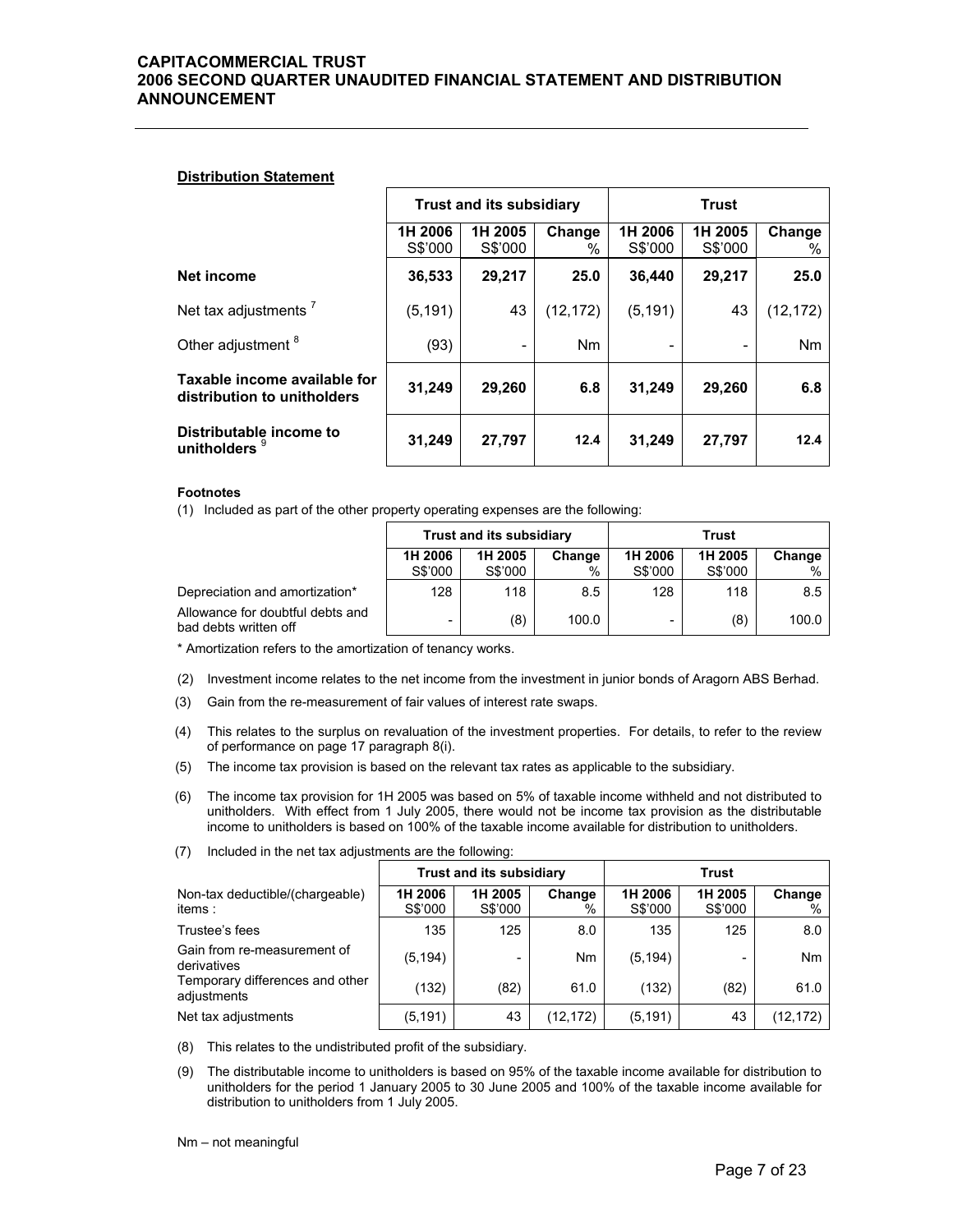|                                           |                         | <b>Trust and its subsidiary</b> |                |                         | <b>Trust</b>                  |                |
|-------------------------------------------|-------------------------|---------------------------------|----------------|-------------------------|-------------------------------|----------------|
|                                           | June<br>2006<br>S\$'000 | <b>Dec</b><br>2005<br>S\$'000   | Change<br>$\%$ | June<br>2006<br>S\$'000 | <b>Dec</b><br>2005<br>S\$'000 | Change<br>$\%$ |
| <b>Non-current assets</b>                 |                         |                                 |                |                         |                               |                |
| Plant and equipment                       | 323                     | 294                             | 9.9            | 323                     | 294                           | 9.9            |
| Investment properties <sup>1</sup>        | 2,255,435               | 2,076,100                       | 8.6            | 2,205,400               | 2,076,100                     | 6.2            |
| Investment in subsidiary <sup>2</sup>     |                         |                                 |                | 19,698                  |                               | Nm             |
| <b>Total non-current</b><br>assets        | 2,255,758               | 2,076,394                       | 8.6            | 2,225,421               | 2,076,394                     | 7.2            |
| <b>Current assets</b>                     |                         |                                 |                |                         |                               |                |
| Trade and other<br>receivables            | 2,182                   | 1,518                           | 43.7           | 2,331                   | 1,518                         | 53.6           |
| Derivative asset <sup>3</sup>             | 6,437                   | 1,244                           | 417.4          | 6,437                   | 1,244                         | 417.4          |
| Cash and cash<br>equivalents <sup>4</sup> | 38,029                  | 64,197                          | (40.8)         | 35,891                  | 64,197                        | (44.1)         |
| <b>Total current assets</b>               | 46,648                  | 66,959                          | (30.3)         | 44,659                  | 66,959                        | (33.3)         |
|                                           |                         |                                 |                |                         |                               |                |
| <b>Total assets</b>                       | 2,302,406               | 2,143,353                       | 7.4            | 2,270,080               | 2,143,353                     | 5.9            |
| <b>Current liabilities</b>                |                         |                                 |                |                         |                               |                |
| Trade and other payables                  | 21,817                  | 20,794                          | 4.9            | 20,675                  | 20,794                        | (0.6)          |
| Short term borrowings                     | 76,000                  | 76,000                          |                | 76,000                  | 76,000                        |                |
| Provision for taxation                    | 684                     | 666                             | 2.7            | 666                     | 666                           |                |
| <b>Total current liabilities</b>          | 98,501                  | 97,460                          | 1.1            | 97,341                  | 97,460                        | (0.1)          |
| <b>Non-current liabilities</b>            |                         |                                 |                |                         |                               |                |
| Long term borrowings                      | 610,498 $5$             | 580,042                         | 5.3            | 580.042                 | 580.042                       |                |
| Other non-current<br>liabilities          | 11,998                  | 9,505                           | 26.2           | 11,243                  | 9,505                         | 18.3           |
| <b>Total non-current</b><br>liabilities   | 622,496                 | 589,547                         | 5.6            | 591,285                 | 589,547                       | 0.3            |
| <b>Total liabilities</b>                  | 720,997                 | 687,007                         | 4.9            | 688,626                 | 687,007                       | 0.2            |
| <b>Net assets</b>                         | 1,581,409               | 1,456,346                       | 8.6            | 1,581,454               | 1,456,346                     | 8.6            |
| Represented by:                           |                         |                                 |                |                         |                               |                |
| Unitholders' funds 6                      | 1,581,409               | 1,456,346                       | 8.6            | 1,581,454               | 1,456,346                     | 8.6            |

#### **1(b)(i) Balance Sheet as at 30 June 2006 vs 31 December 2005**

#### **Footnotes**

(1) The increase is due to the investment in junior bonds in Aragorn ABS Berhad and the increase in property value of the existing properties in Singapore.

(2) This relates to the investment in junior bonds in Aragorn ABS Berhad.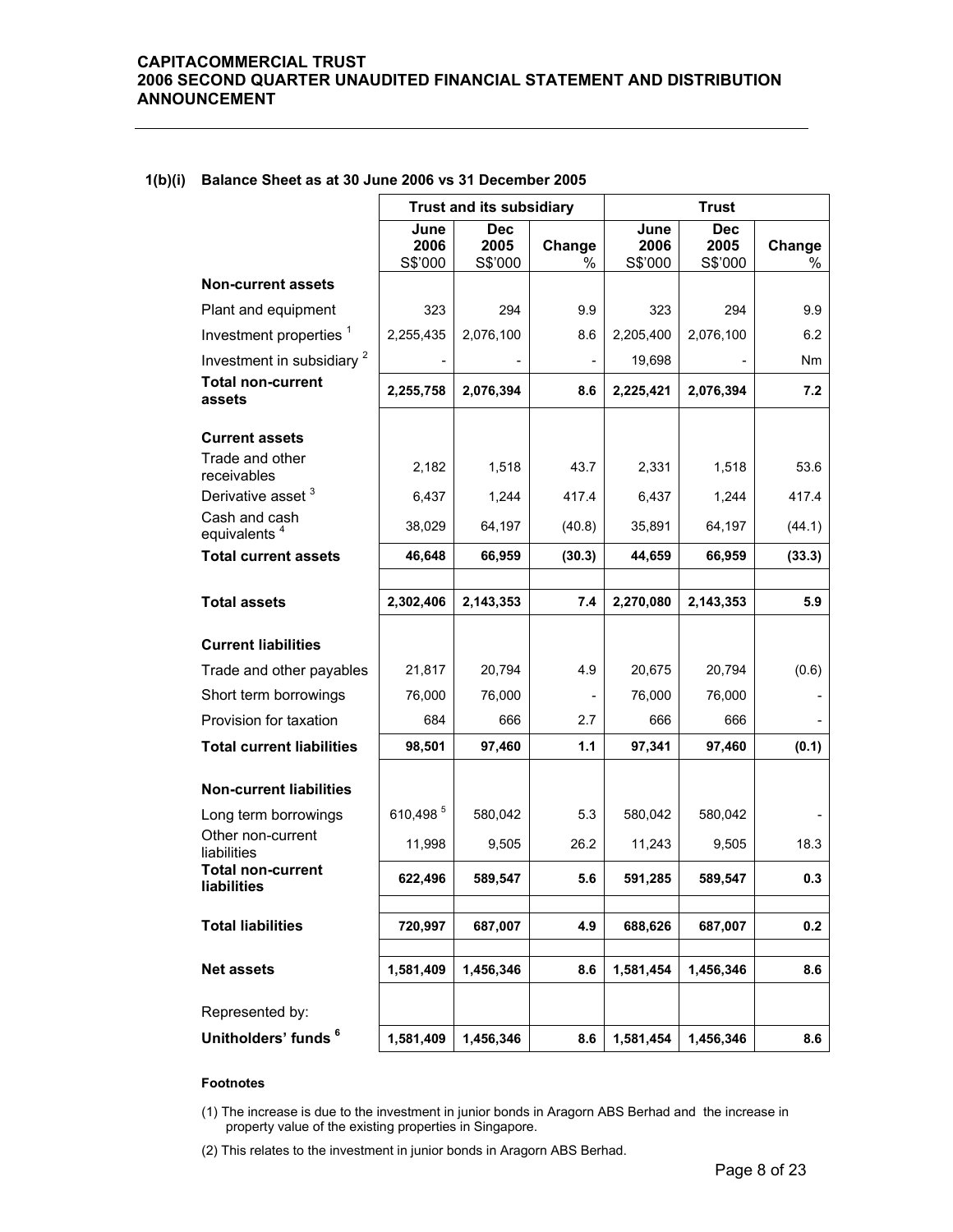- (3) This relates to the fair value of the interest rate swaps.
- (4) The cash and cash equivalent is lower due to the investment in junior bonds in Aragorn ABS Berhad.
- (5) This includes RM70 million (approximately S\$30.5 million) of borrowings incurred by Aragorn ABS Berhad.
- (6) The increase is mainly due to the revaluation surplus from the increase in property value for the existing properties based on independent valuations dated 1 June 2006.

#### **1(b)(ii) Aggregate amount of borrowings and debt securities**

|                                                                              | <b>Trust and its subsidiary</b> |                               |                          | <b>Trust</b>            |                               |                |
|------------------------------------------------------------------------------|---------------------------------|-------------------------------|--------------------------|-------------------------|-------------------------------|----------------|
|                                                                              | June<br>2006<br>S\$'000         | <b>Dec</b><br>2005<br>S\$'000 | Change<br>%              | June<br>2006<br>S\$'000 | <b>Dec</b><br>2005<br>S\$'000 | Change<br>$\%$ |
| <b>Secured borrowing</b><br>Amount repayable after one<br>year               | 610.498                         | 580.042                       | 5.3                      | 580.042                 | 580.042                       |                |
| Unsecured borrowing<br>Amount repayable in one<br>year or less, or on demand | 76.000                          | 76.000                        | $\overline{\phantom{a}}$ | 76.000                  | 76.000                        |                |
|                                                                              | 686.498                         | 656,042                       | 4.6                      | 656.042                 | 656.042                       |                |

#### **Details of any collaterals**

As security for the secured long term borrowings of S\$580 million, CCT has granted in favour of the lender the following:

- (i) a mortgage over the Initial Investment Properties  $1$ ;
- (ii) an assignment of the insurance policies relating to the Initial Investment Properties;
- (iii) an assignment of all the rights, interest and title of CCT in relation to each of the Share Sale and Purchase Agreements and Property Sale and Purchase Agreements;
- (iv) an assignment of the agreements relating to the management of the Initial Investment Properties;
- (v) an assignment and charge of the rental proceeds and tenancy agreements of units in the Initial Investment Properties; and
- (vi) a fixed and floating charge over certain assets of CCT relating to the Initial Investment Properties.

As security for the secured long term borrowings of RM70 million (approximately S\$30.5 million), Aragorn has granted in favour of the lender the following:

- (i) a fixed legal charge over Wisma Technip;
- (ii) debenture over all assets of the Issuer;
- (iii) charge/assignment over the Designated Accounts; and
- (iv) assignment over the present and future rights, title interest and benefits in and under tenancy agreements and existing contracts and all warranties and guarantees pertaining to the Wisma Technip and the plant and equipment.

As security for the short term borrowings of S\$76 million, CCT has granted in favour of the lender the legal assignment of the rental lease agreement of HSBC Building.

#### **Footnote**

(1) Initial Investment Properties refer to Capital Tower, 6 Battery Road, Starhub Centre, Robinson Point, Bugis Village, Golden Shoe Car Park and Market Street Car Park.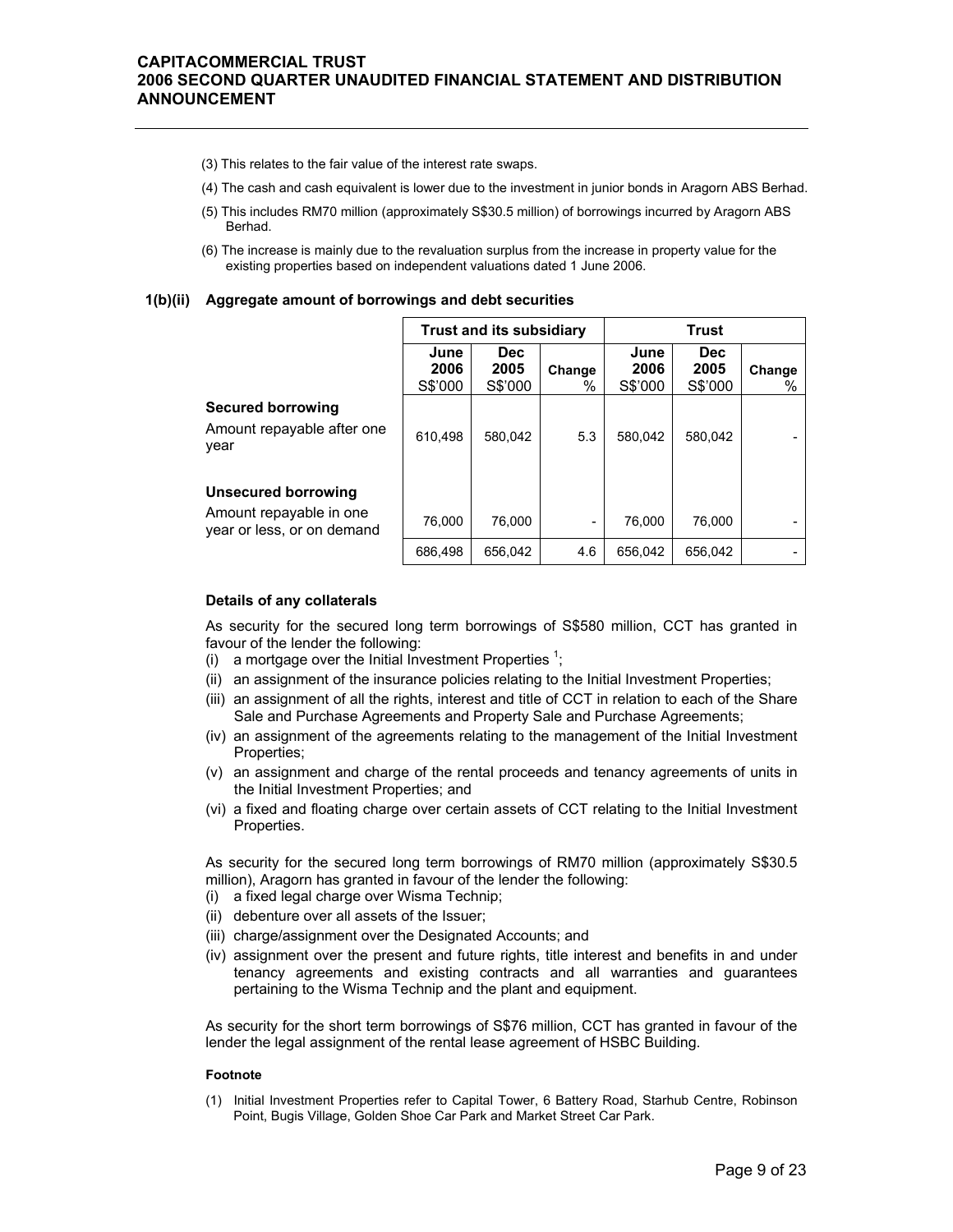## **1(c)(i) Cash flow statement (2Q 2006 vs 2Q 2005)**

| <b>Dasii HOW Statement (2W 2000 VS 2W 2000)</b>                                    |                                 |                    |
|------------------------------------------------------------------------------------|---------------------------------|--------------------|
|                                                                                    | <b>Trust and its subsidiary</b> |                    |
|                                                                                    | 2Q 2006<br>S\$'000              | 2Q 2005<br>S\$'000 |
| <b>Operating activities</b>                                                        |                                 |                    |
| Total return for the period before tax                                             | 138,837                         | 15,186             |
| <b>Adjustment for</b>                                                              |                                 |                    |
| Interest income                                                                    | (217)                           | (149)              |
| Depreciation of plant and equipment                                                | 39                              | 38                 |
| Amortization of tenancy works                                                      | 29                              | 30                 |
| Amortization of rent incentives                                                    | 181                             | 121                |
| Allowance for doubtful debts                                                       |                                 | (2)                |
| Gain on disposal of assets                                                         | (5)                             |                    |
| Finance costs                                                                      | 5,968                           | 3,998              |
| Gain from re-measurement of derivatives                                            | (2, 268)                        |                    |
| Revaluation surplus                                                                | (120, 665)                      |                    |
| Foreign exchange difference                                                        | (120)                           |                    |
| Operating income before working capital changes                                    | 21,779                          | 19,222             |
| Changes in working capital                                                         |                                 |                    |
| Trade and other receivables                                                        | (577)                           | (6, 870)           |
| Trade and other payables                                                           | 1,405                           | (1, 150)           |
| Security deposits                                                                  | 2,059                           | 571                |
| Cash generated from operations activities                                          | 24,666                          | 11,773             |
| <b>Investing activities</b>                                                        |                                 |                    |
| Interest received                                                                  | 215                             | 149                |
| Purchase of investment property, acquisition charges and<br>subsequent expenditure | (55, 189)                       | (148, 972)         |
| Purchase of plant and equipment                                                    | (100)                           | (5)                |
| Cash flows from investing activities                                               | (55, 074)                       | (148, 828)         |
| <b>Financing activities</b>                                                        |                                 |                    |
| Proceeds from issue of new units                                                   |                                 | 78,872             |
| Interest bearing borrowings                                                        | 30,456                          | 76,000             |
| Issue expenses                                                                     |                                 | (2,058)            |
| Finance costs paid                                                                 | (5, 527)                        | (3, 723)           |
| Cash flows from financing activities                                               | 24,929                          | 149,091            |
| (Decrease)/increase in cash and cash equivalents                                   | (5, 479)                        | 12,036             |
| Cash and cash equivalents at beginning of period                                   | 43,508                          | 43,501             |
| Cash and cash equivalents at end of period                                         | 38,029                          | 55,537             |
|                                                                                    |                                 |                    |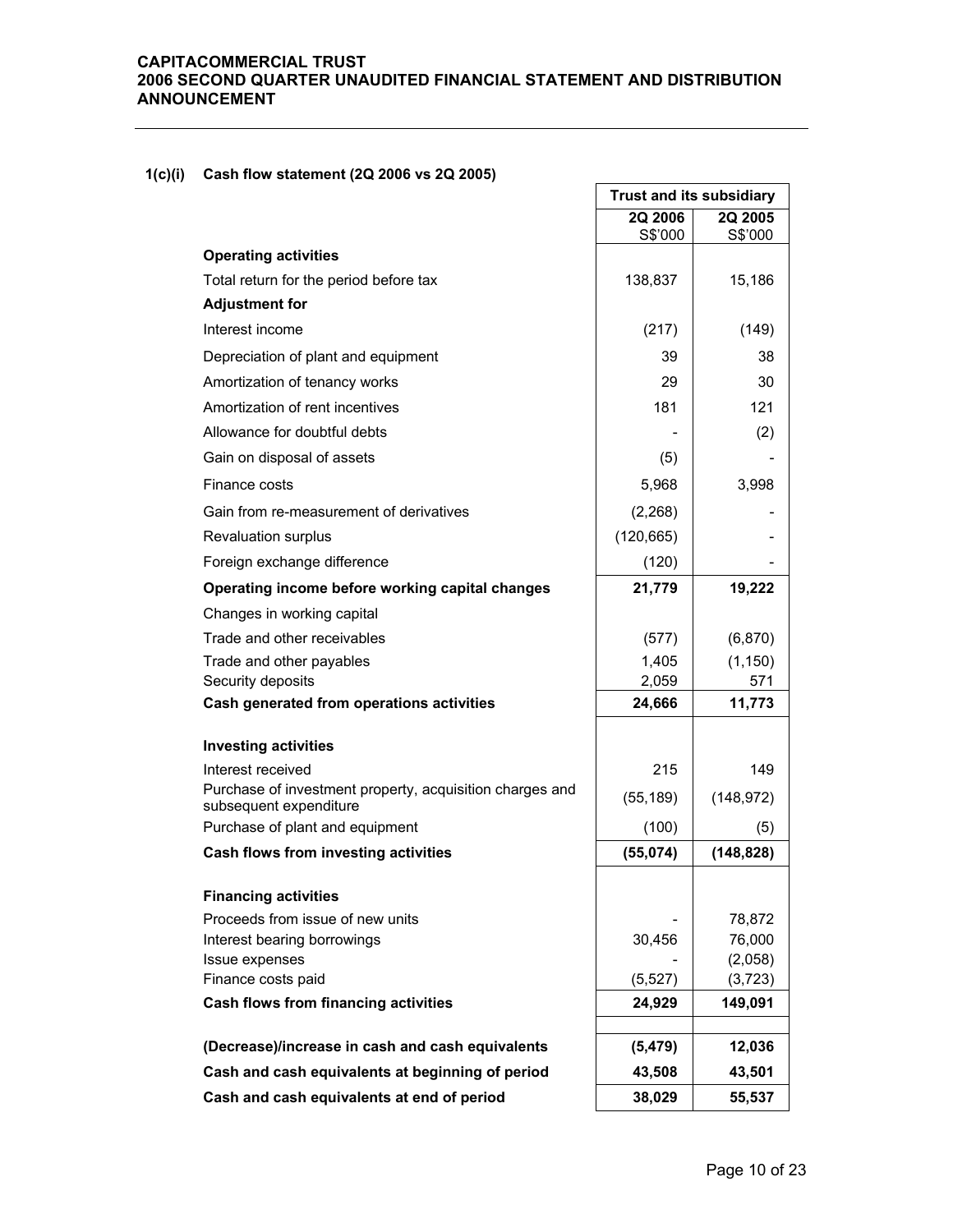## **1(c)(ii) Cash flow statement (1H 2006 vs 1H 2005)**

|                                                                                    | <b>Trust and its subsidiary</b> |                    |
|------------------------------------------------------------------------------------|---------------------------------|--------------------|
|                                                                                    | 1H 2006<br>S\$'000              | 1H 2005<br>S\$'000 |
| <b>Operating activities</b>                                                        |                                 |                    |
| Total return for the period before tax                                             | 157,198                         | 29,217             |
| <b>Adjustment for</b>                                                              |                                 |                    |
| Interest income                                                                    | (579)                           | (275)              |
| Depreciation of plant and equipment                                                | 71                              | 79                 |
| Amortization of tenancy works                                                      | 58                              | 39                 |
| Amortization of rent incentives                                                    | 362                             | 199                |
| Allowance for doubtful debts                                                       |                                 | (8)                |
| Gain on disposal of assets                                                         | (5)                             |                    |
| Finance costs                                                                      | 10,485                          | 7,630              |
| Gain from re-measurement of derivatives                                            | (5, 194)                        |                    |
| <b>Revaluation surplus</b>                                                         | (120, 665)                      |                    |
| Foreign exchange difference                                                        | (120)                           |                    |
| Operating income before working capital changes                                    | 41,611                          | 36,881             |
| Changes in working capital                                                         |                                 |                    |
| Trade and other receivables                                                        | (1,077)                         | (7, 503)           |
| Trade and other payables                                                           | 1,116                           | 1,124              |
| Security deposits                                                                  | 1,825                           | 1,560              |
| Cash generated from operations activities                                          | 43,475                          | 32,062             |
| <b>Investing activities</b>                                                        |                                 |                    |
| Interest received                                                                  | 577                             | 295                |
| Purchase of investment property, acquisition charges and<br>subsequent expenditure | (58, 670)                       | (149, 038)         |
| Purchase of plant and equipment                                                    | (100)                           | (14)               |
| Cash flows from investing activities                                               | (58, 193)                       | (148, 757)         |
| <b>Financing activities</b>                                                        |                                 |                    |
| Proceeds from issue of new units                                                   |                                 | 78,872             |
| Interest bearing borrowings                                                        | 30,456                          | 76,000             |
| Issue expenses                                                                     |                                 | (2,058)            |
| Distribution to unitholders                                                        | (31, 997)                       | (33, 481)          |
| Finance costs paid                                                                 | (9,909)                         | (7, 355)           |
| Cash flows from financing activities                                               | (11, 450)                       | 111,978            |
| Decrease in cash and cash equivalents                                              | (26, 168)                       | (4,717)            |
| Cash and cash equivalents at beginning of period                                   | 64,197                          | 60,254             |
| Cash and cash equivalents at end of period                                         | 38,029                          | 55,537             |

 $\overline{\phantom{0}}$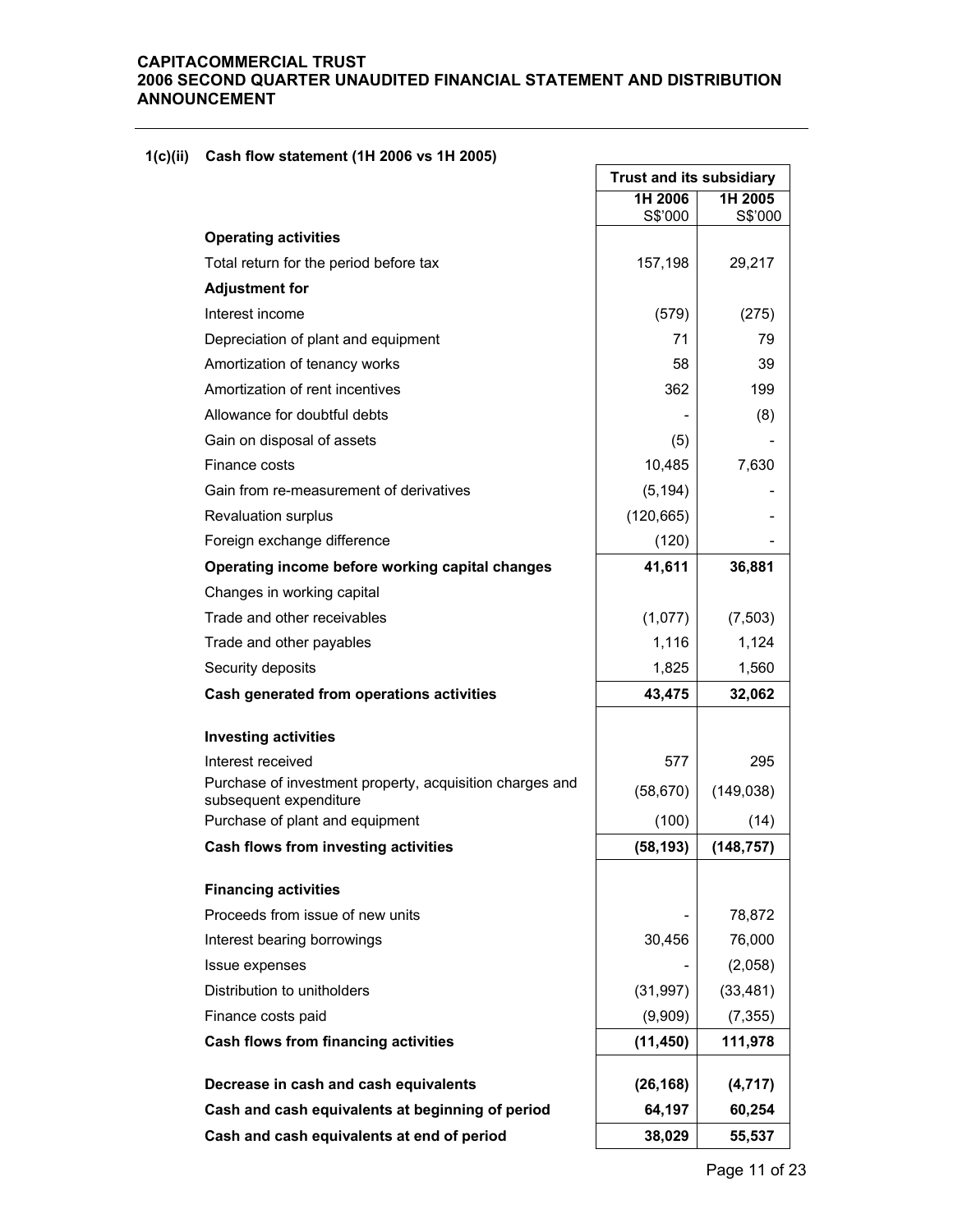|                                                                                        | <b>Trust and its subsidiary</b> |                    | <b>Trust</b>             |                    |
|----------------------------------------------------------------------------------------|---------------------------------|--------------------|--------------------------|--------------------|
|                                                                                        | 2Q 2006<br>S\$'000              | 2Q 2005<br>S\$'000 | 2Q 2006<br>S\$'000       | 2Q 2005<br>S\$'000 |
| Balance as at beginning of<br>period                                                   | 1,442,710                       | 1,354,056          | 1,442,710                | 1,354,056          |
| <b>Operations</b>                                                                      |                                 |                    |                          |                    |
| Net increase in net assets<br>resulting from operations                                | 138,819                         | 15,035             | 138,744                  | 15,035             |
| Unitholders' transactions                                                              |                                 |                    |                          |                    |
| Creation of new units                                                                  |                                 | 78,872             |                          | 78,872             |
| Issue expenses                                                                         |                                 | (2,058)            |                          | (2,058)            |
| <b>Translation reserve</b>                                                             | (120)                           |                    | $\overline{\phantom{a}}$ |                    |
| Net (decrease) / increase in<br>net assets resulting from<br>unitholders' transactions | (120)                           | 76,814             |                          | 76,814             |
| Total (decrease) / increase in<br>net assets                                           | 138,699                         | 91,849             | 138,744                  | 91,849             |
| Balance as at end of period                                                            | 1,581,409                       | 1,445,905          | 1,581,454                | 1,445,905          |

#### **1(d)(i) Statement of changes in unitholders' funds (2Q 2006 vs 2Q 2005)**

## **1(d)(ii) Statement of changes in unitholders' funds (1H 2006 vs 1H 2005)**

|                                                                                        | <b>Trust and its subsidiary</b> |                    | <b>Trust</b>       |                    |
|----------------------------------------------------------------------------------------|---------------------------------|--------------------|--------------------|--------------------|
|                                                                                        | 1H 2006<br>S\$'000              | 1H 2005<br>S\$'000 | 1H 2006<br>S\$'000 | 1H 2005<br>S\$'000 |
| Balance as at beginning of<br>period                                                   | 1,456,346                       | 1,373,647          | 1,456,346          | 1,373,647          |
| <b>Operations</b>                                                                      |                                 |                    |                    |                    |
| Net increase in net assets<br>resulting from operations                                | 157,180                         | 28,925             | 157,105            | 28,925             |
| Unitholders' transactions                                                              |                                 |                    |                    |                    |
| Creation of new units                                                                  |                                 | 78,872             |                    | 78,872             |
| Issue expenses                                                                         |                                 | (2,058)            |                    | (2,058)            |
| <b>Translation reserve</b>                                                             | (120)                           |                    |                    |                    |
| Distribution to unitholders                                                            | (31, 997)                       | (33, 481)          | (31, 997)          | (33, 481)          |
| Net (decrease) / increase in<br>net assets resulting from<br>unitholders' transactions | (32, 117)                       | 43,333             | (31, 997)          | 43,333             |
| Total (decrease) / increase in<br>net assets                                           | 125,063                         | 72,258             | 125,108            | 72,258             |
| Balance as at end of period                                                            | 1,581,409                       | 1,445,905          | 1,581,454          | 1,445,905          |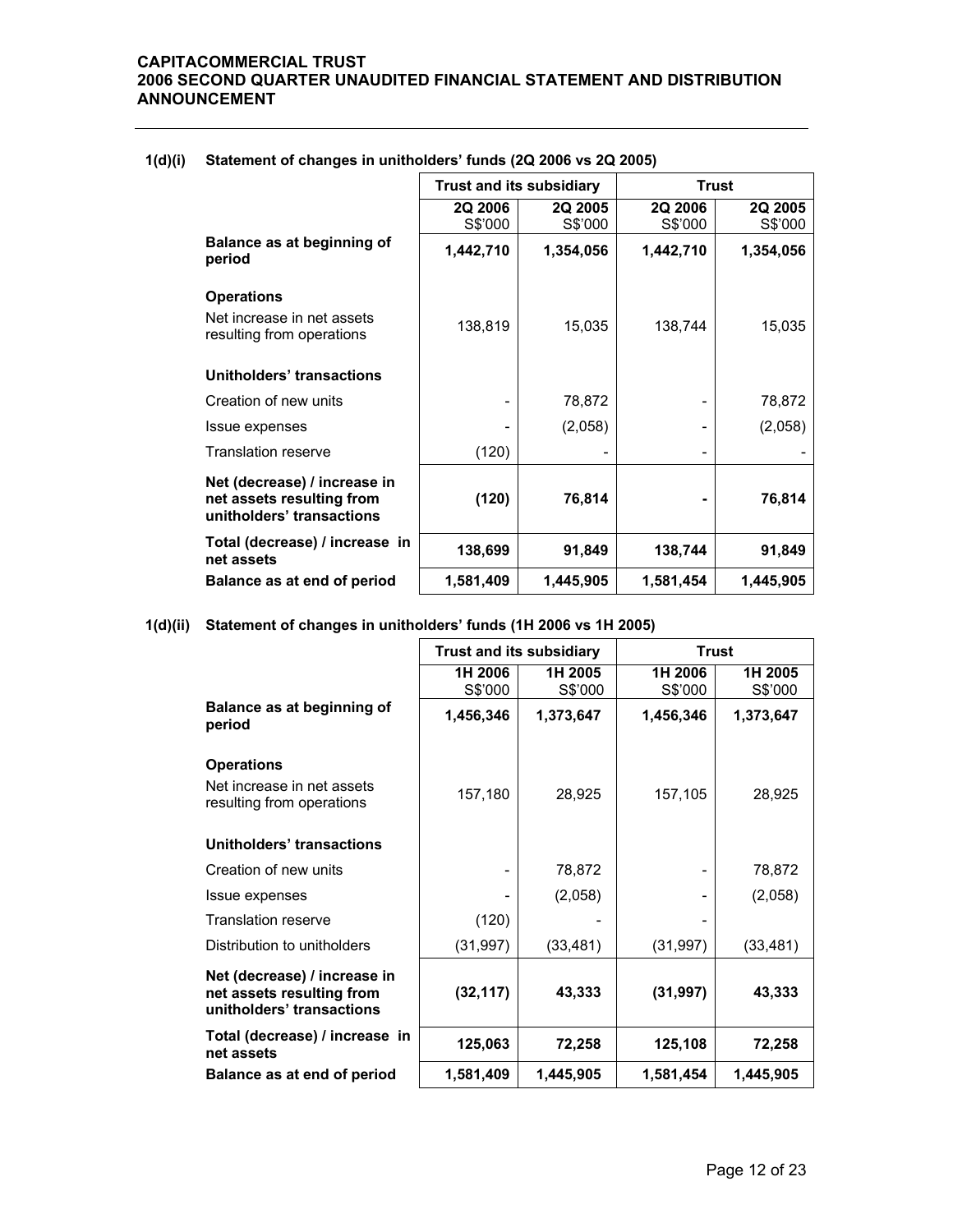#### **1(e)(i) Details of any change in the units (2Q 2006 vs 2Q 2005)**

|                                                                            | Trust                   |                         |  |
|----------------------------------------------------------------------------|-------------------------|-------------------------|--|
|                                                                            | 2Q 2006<br><b>Units</b> | 2Q 2005<br><b>Units</b> |  |
| Balance as at beginning of period                                          | 896,270,700             | 839,116,700             |  |
| Issue of new units:<br>- part settlement for the purchase of HSBC Building |                         | 57,154,000              |  |
| Balance as at end of period                                                | 896,270,700             | 896,270,700             |  |

## **1(e)(ii) Details of any change in the units (1H 2006 vs 1H 2005)**

|                                                                            | <b>Trust</b>            |                  |  |
|----------------------------------------------------------------------------|-------------------------|------------------|--|
|                                                                            | 2Q 2006<br><b>Units</b> | 2Q 2005<br>Units |  |
| Balance as at beginning of period                                          | 896,270,700             | 839,116,700      |  |
| Issue of new units:<br>- part settlement for the purchase of HSBC Building | -                       | 57,154,000       |  |
| Balance as at end of period                                                | 896,270,700             | 896,270,700      |  |

**2 Whether the figures have been audited, or reviewed and in accordance with which standard (eg. The Singapore Standard on Auditing 910 (Engagement to Review Financial Statements), or an equivalent standard)** 

The figures have not been audited nor reviewed by our auditors.

**3 Where the figures have been audited or reviewed, the auditor's report (including any qualifications or emphasis of matter)** 

Not applicable.

**4 Whether the same accounting policies and methods of computation as in the issuer's most recent audited annual financial statements have been complied** 

The accounting policies and methods of computation applied in the financial statements for the current reporting period are consistent with the audited financial statements for the year ended 31 December 2005.

**5 If there are any changes in the accounting policies and methods of computation, including any required by an accounting standard, what has changed, as well as the reasons for, and the effect of, the change** 

Nil.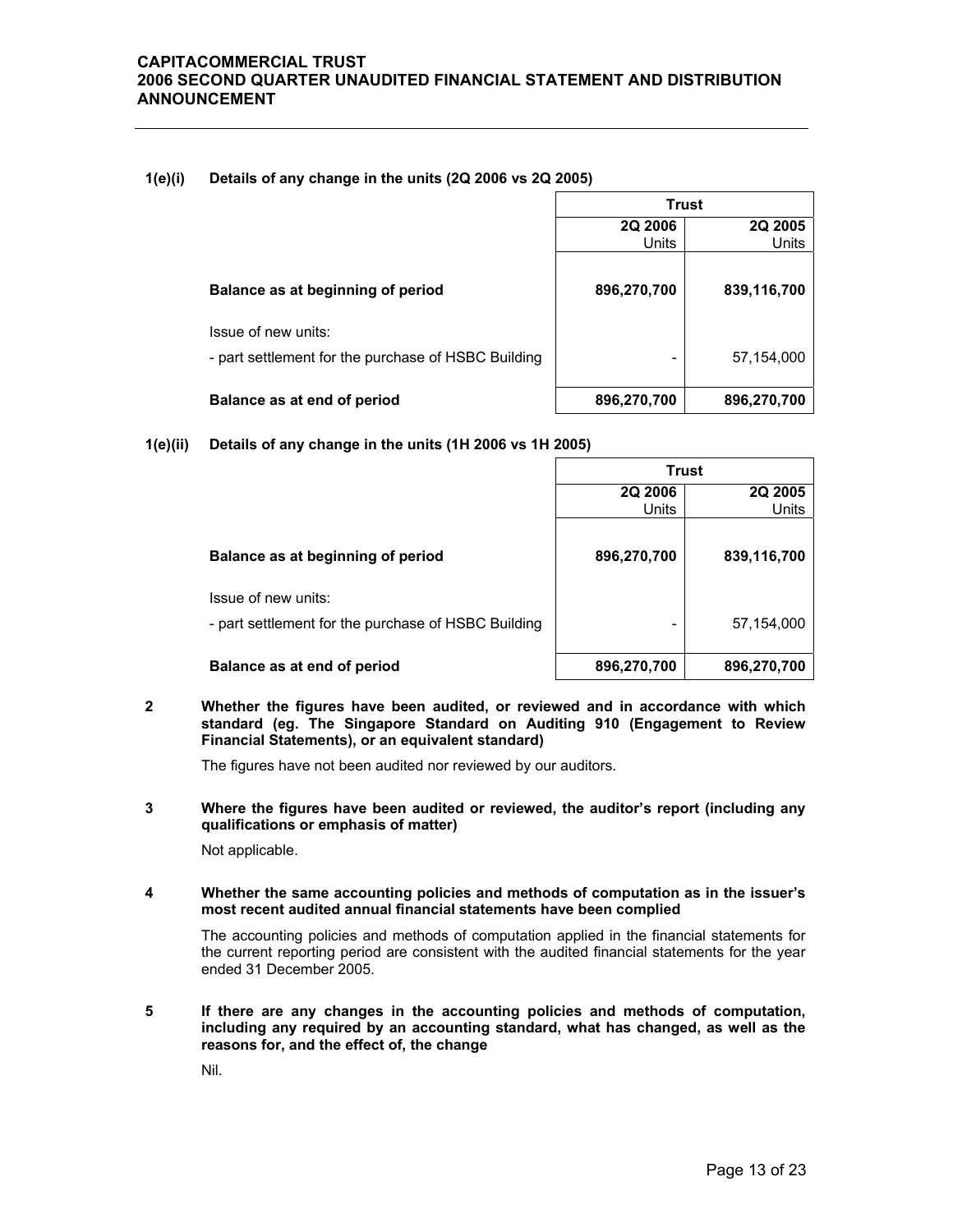#### **6 Earnings per unit ("EPU") and distribution per unit ("DPU") for the financial period**

In computing the EPU, the weighted average number of units as at the end of each period is used for the computation.

In computing the DPU, the number of units as at the end of each period is used for the computation.

|                                                                    | <b>Trust and its subsidiary</b> |                           | Trust                     |                    |
|--------------------------------------------------------------------|---------------------------------|---------------------------|---------------------------|--------------------|
|                                                                    | <b>2Q 2006</b><br>S\$'000       | <b>2Q 2005</b><br>S\$'000 | <b>2Q 2006</b><br>S\$'000 | 2Q 2005<br>S\$'000 |
| Number of units on issue at<br>end of period                       | 896,270,700                     | 896,270,700               | 896,270,700               | 896,270,700        |
| Weighted average number<br>of units for the period                 | 896,270,700                     | 878,684,854               | 896,270,700               | 878,684,854        |
| Earnings per unit (EPU)                                            |                                 |                           |                           |                    |
| Based on the weighted<br>average number of units for<br>the period | 2.03 <sub>c</sub>               | 1.71 <sub>c</sub>         | 2.02 <sub>c</sub>         | 1.71c              |
| Based on fully diluted basis                                       | 2.03 <sub>c</sub>               | 1.71 <sub>c</sub>         | 2.02 <sub>0</sub>         | 1.71¢              |
| Distribution per unit<br>(DPU)                                     |                                 |                           |                           |                    |
| Based on the number of<br>units for the period                     | 1.77¢                           | 1.65¢                     | $1.77\sigma$              | 1.65c              |

|                                                                             | <b>Trust and its subsidiary</b> |                    | Trust              |                    |
|-----------------------------------------------------------------------------|---------------------------------|--------------------|--------------------|--------------------|
|                                                                             | 1H 2006<br>S\$'000              | 1H 2005<br>S\$'000 | 1H 2006<br>S\$'000 | 1H 2005<br>S\$'000 |
| Number of units on issue at<br>end of period                                | 896,270,700                     | 896,270,700        | 896,270,700        | 896,270,700        |
| Weighted average number<br>of units for the period                          | 896,270,700                     | 859,010,081        | 896.270.700        | 859,010,081        |
| Earnings per unit (EPU)                                                     |                                 |                    |                    |                    |
| the<br>weighted<br>Based<br>on<br>average number of units for<br>the period | 4.08 <sub>c</sub>               | 3.37 <sub>c</sub>  | 4.07 <sub>¢</sub>  | $3.37\phi$         |
| Based on fully diluted basis                                                | 4.08 <sub>c</sub>               | 3.37 <sub>c</sub>  | 4.07 <sub>¢</sub>  | $3.37\phi$         |
| Distribution per unit<br>(DPU)                                              |                                 |                    |                    |                    |
| Based on the number of<br>units as at end of period                         | 3.49c                           | 3.24 <sub>c</sub>  | 3.49c              | 3.24 <sub>0</sub>  |

The diluted EPU is the same as the basic EPU as there are no significant dilutive instruments in issue during the period.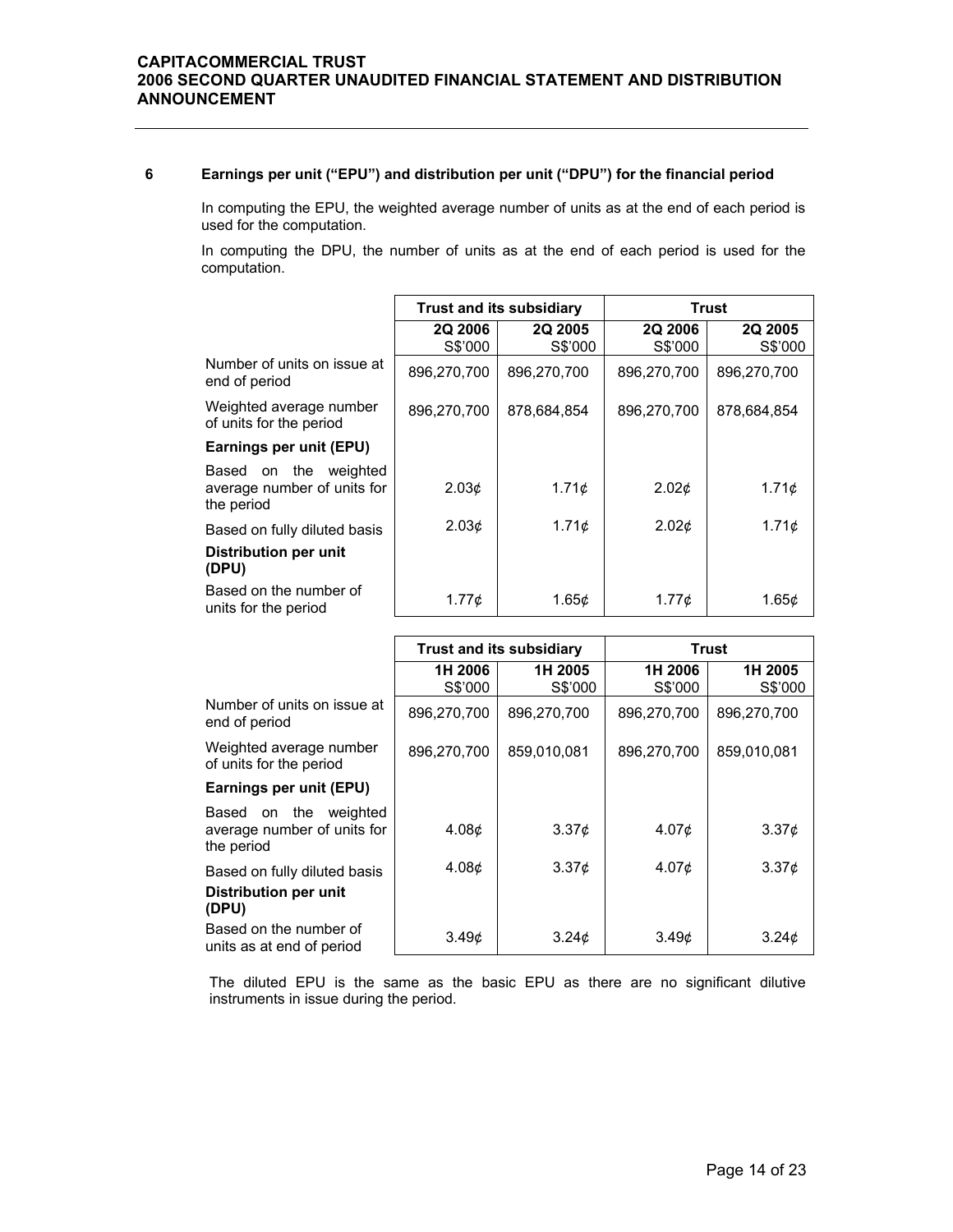**7 Net asset value ("NAV") backing per unit based on issued units at the end of the period** 

|                                                                              | Trust & its subsidiary     |         |  |
|------------------------------------------------------------------------------|----------------------------|---------|--|
|                                                                              | 30 Jun 2006<br>31 Dec 2005 |         |  |
| NAV per unit                                                                 | S\$1.76                    | S\$1.62 |  |
| Adjusted NAV per unit (excluding the distributable<br>income to unitholders) | S\$1.73                    | S\$1.59 |  |

|                                                                              | <b>Trust</b>               |         |  |
|------------------------------------------------------------------------------|----------------------------|---------|--|
|                                                                              | 30 Jun 2006<br>31 Dec 2005 |         |  |
| NAV per unit                                                                 | S\$1.76                    | S\$1.62 |  |
| Adjusted NAV per unit (excluding the distributable<br>income to unitholders) | S\$1.73                    | S\$1.59 |  |

#### **8 Review of the performance**

|      |                                                  | Trust & its subsidiary |          |           |          |
|------|--------------------------------------------------|------------------------|----------|-----------|----------|
|      |                                                  | 2Q 2006                | 2Q 2005  | 1H 2006   | 1H 2005  |
|      |                                                  | S\$'000                | S\$'000  | S\$'000   | S\$'000  |
| 8(i) | <b>Statement of Total Return</b>                 |                        |          |           |          |
|      | Gross revenue                                    | 31,102                 | 28,797   | 60,768    | 56,238   |
|      | Property operating expenses                      | (7, 323)               | (7, 410) | (15, 162) | (14,986) |
|      | Net property income                              | 23,779                 | 21,387   | 45,606    | 41,252   |
|      | Other income                                     | 217                    | 149      | 579       | 275      |
|      | Gain from re-measurement of<br>derivatives       | 2,268                  |          | 5,194     |          |
|      | Manager's management fees                        | (1, 592)               | (1, 390) | (3, 164)  | (2,678)  |
|      | Trust expense                                    | (532)                  | (962)    | (1, 197)  | (2,002)  |
|      | Finance costs                                    | (5,968)                | (3,998)  | (10, 485) | (7,630)  |
|      | Net income                                       | 18,172                 | 15,186   | 36,533    | 29,217   |
|      | Revaluation surplus                              | 120,665                |          | 120,665   |          |
|      | Total return for the period<br>before income tax | 138,837                | 15,186   | 157,198   | 29,217   |
|      | Income tax                                       | (18)                   | (151)    | (18)      | (292)    |
|      | Total return for the period<br>after income tax  | 138,819                | 15,035   | 157,180   | 28,925   |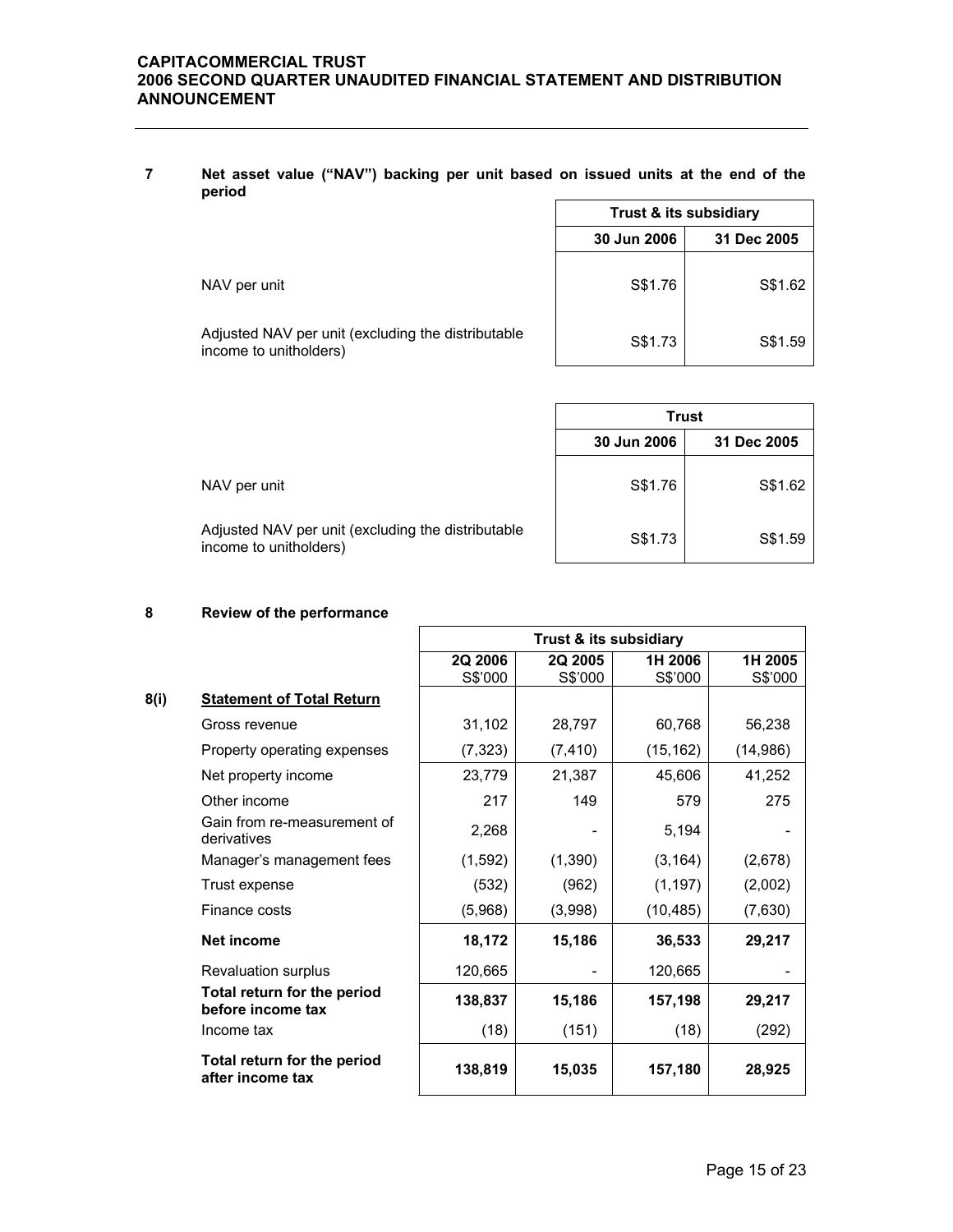|                                                             | Trust & its subsidiary |             |            |            |  |
|-------------------------------------------------------------|------------------------|-------------|------------|------------|--|
|                                                             |                        |             |            |            |  |
|                                                             | <b>2Q 2006</b>         | 2Q 2005     | 1H 2006    | 1H 2005    |  |
|                                                             | S\$'000                | S\$'000     | S\$'000    | S\$'000    |  |
| <b>Distribution Statement</b>                               |                        |             |            |            |  |
| Net income                                                  | 18,172                 | 15,186      | 36,533     | 29,217     |  |
| Net tax adjustments                                         | (2, 224)               | 35          | (5, 191)   | 43         |  |
| Adjustment                                                  | (93)                   |             | (93)       |            |  |
| Taxable income available for<br>distribution to unitholders | 15,855                 | 15,221      | 31,249     | 29,260     |  |
| Distributable income to<br>unitholders                      | 15,855                 | 14,460      | 31,249     | 27,797     |  |
|                                                             |                        |             |            |            |  |
| Earnings per unit (cents)                                   | 2.03¢                  | 1.71¢       | 4.08¢      | $3.37\phi$ |  |
| Distribution per unit (cents)                               | $1.77\phi$             | 1.65 $\phi$ | $3.49\ell$ | $3.24\phi$ |  |
|                                                             |                        |             |            |            |  |

#### **Review of performance 2Q 2006 vs 2Q 2005**

 Gross revenue for 2Q 2006 is higher than 2Q 2005 by S\$2.3 million or 8.0%. This is mainly due to the consolidation of gross revenue of approximately S\$1 million from Aragorn ABS Berhad (subscription of 100% of the junior bonds was made in April 2006) and higher car park income from the Singapore properties. This is partially offset by lower income from the retail space at Market Street Car Park due to the commencement of the asset enhancement work in November 2005.

Property operating expenses are lower in 2Q 2006 by S\$0.1 million or 1.2% due to lower property tax and lower cyclical works carried out in this quarter. This is partially offset by higher utility costs incurred and this is expected to increase further due to the higher electricity tariff.

Interest income is higher in 2Q 2006 by S\$0.1 million or 45.6% due to higher deposit rates. Trust expenses are lower in 2Q 2006 by S\$0.4 million or 44.7% due to lower professional fees and unitholders' expenses.

Finance costs are higher in 2Q 2006 by \$2.0 million or 49.3% due to additional borrowings of RM70 million incurred to part finance the acquisition of Wisma Technip in April 2006 and higher interest costs due to the S\$250.3 million term loan which reverted to floating rate in March 2006. Interest rate swap contracts for S\$390 million have been put in place to fix the interest costs for periods of between 5 to 7 years, thus extending the weighted average term to expiry from 4.1 years as at 31 March 2006 to 4.8 years as at 30 June 2006. This would result in an average all-in interest rate of 3.5% for CCT at the trust level.

Gain from the re-measurement of derivatives relates to the fair value of the interest rate swaps.

#### **Review of performance 1H 2006 vs 1H 2005**

 Gross revenue for 1H 2006 is higher than 1H 2005 by S\$4.5 million or 8.1%. This is mainly due to the additional revenue derived from the acquisition of HSBC Building (which was completed in April 2005) and the consolidation of the revenue from Aragorn ABS Berhad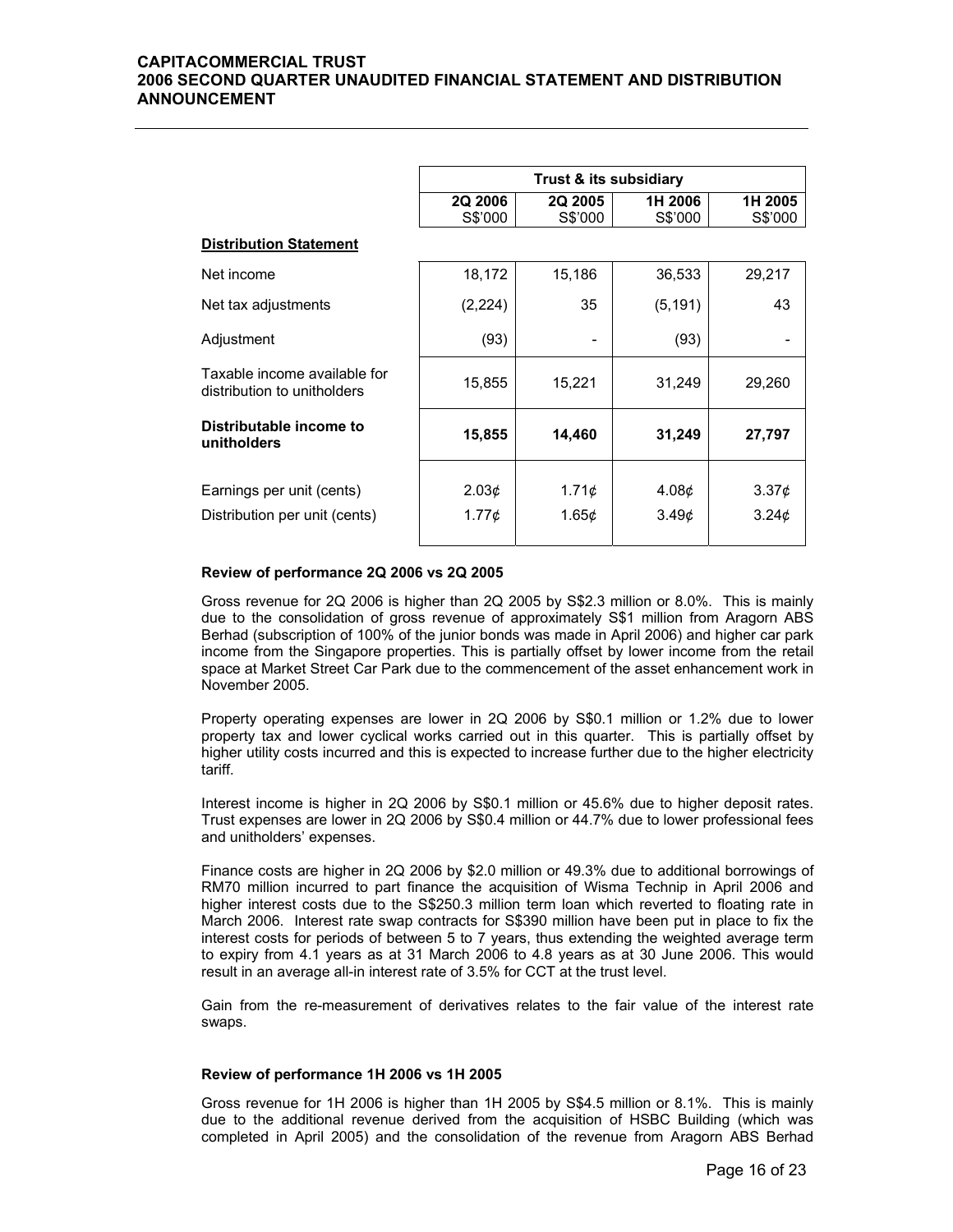(subscription of the junior bonds was made in April 2006) and higher car park income. This is partially offset by lower income from the retail space at Market Street Car Park due to the commencement of asset enhancement work in November 2005.

Property operating expenses are higher in 1H 2006 by S\$0.2 million or 1.2% due to the consolidation of Aragorn ABS Berhad and higher utility costs incurred. This is partially offset by lower marketing fees. Utility cost is expected to increase further due to higher electricity tariffs.

Interest income is higher in 1H 2006 by S\$0.3 million or 110.5% due to higher cash on hand and higher deposit rates. Trust expenses are lower in 1H 2006 by S\$0.8 million or 40.2% due to lower professional fees and unitholders' expenses.

Finance costs are higher in 1H 2006 by \$2.9 million or 37.4% due to additional borrowings of S\$76 million incurred to part finance the acquisition of HSBC Building in April 2005 and higher interest costs due to the S\$250.3 million term loan which reverted to floating rate in March 2006.

#### **Revaluation surplus**

#### **The revaluation surplus has no impact on the taxable income or distributable income to unitholders.**

In accordance with the Code on Collective Investment Schemes issued by the Monetary Authority of Singapore, where the CCT Manager proposed to carry out an equity fund raising exercise, a valuation of all the real estate assets of CCT is required, unless such assets have been valued not more than six months ago (based on the date of the last valuation report). In relation to the proposed fund raising exercise for the acquisition of Raffles City, valuations of the CCT properties as of 1 June 2006 were procured because the date of the last valuation of the real estate assets of CCT is 1 December 2005.

Valuations of the CCT portfolio were conducted by CB Richard Ellis on 1 June 2006 using the Investment Method, Discounted Cash Flow Analysis and Direct Comparison Approach.

CCT's portfolio is valued at S\$2,202.0 million as at 1 June 2006. The book value prior to revaluation is S\$2,081.3 million. This gives rise to a revaluation surplus of S\$120.7 million which is charged to the Statement of Total Return. As the revaluation surplus is a non-tax chargeable item, it has no impact on the taxable income or distribution to unitholders.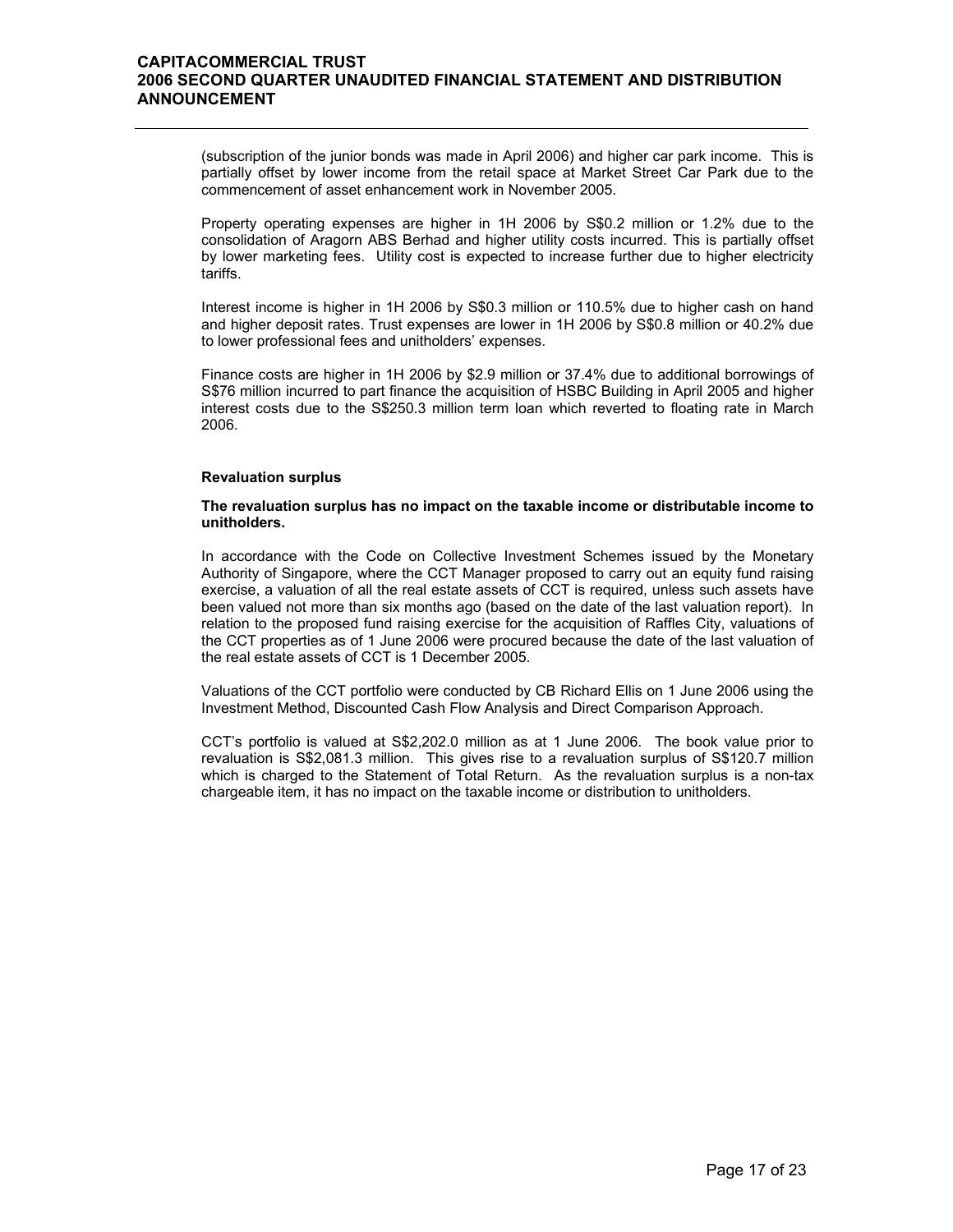#### **9 Variance between the forecast or prospectus statement (if disclosed previously) and the actual results**

**9(i) Statement of Total Return (Actual vs Forecast)** 

|                                                             | <b>Trust</b>                                                                       |                   |            |
|-------------------------------------------------------------|------------------------------------------------------------------------------------|-------------------|------------|
|                                                             | 1 January 2006 to 30 June 2006<br>Forecast <sup>1</sup><br><b>Actual</b><br>Change |                   |            |
|                                                             | S\$'000                                                                            | S\$'000           | $\%$       |
| Gross rental income                                         | 52,090                                                                             | 52,095            |            |
| Car park income                                             | 5,193                                                                              | 5,078             | 2.3        |
| Other income                                                | 2,529                                                                              | 2,420             | 4.5        |
| <b>Gross revenue</b>                                        | 59,812                                                                             | 59,593            | 0.4        |
| Property management fees                                    | (1, 274)                                                                           | (1,261)           | 1.0        |
| Property tax                                                | (3,693)                                                                            | (3,820)           | (3.3)      |
| Other property operating expenses                           | (9,897)                                                                            | (9,965)           | (0.7)      |
| <b>Property operating expenses</b>                          | (14, 864)                                                                          | (15,046)          | (1.2)      |
| Net property income                                         | 44,948                                                                             | 44,547            | 0.9        |
| Interest income                                             | 575                                                                                | 535               | 7.5        |
| Investment income                                           | 306                                                                                | 308               | (0.6)      |
| Gain from measurement of derivatives                        | 5,194                                                                              |                   | Nm         |
| Manager's management fees                                   | (3, 164)                                                                           | (3,007)           | 5.2        |
| Trust expenses                                              | (1, 189)                                                                           | (1,058)           | 12.4       |
| Borrowing costs                                             | (10, 230)                                                                          | (10, 229)         |            |
| <b>Net income</b>                                           | 36,440                                                                             | 31,096            | 17.2       |
| Net tax adjustments                                         | (5, 191)                                                                           | 68                | (7, 733.8) |
| Taxable income available for distribution to<br>unitholders | 31,249                                                                             | 31,164            | 0.3        |
| Distributable Income to unitholders                         | 31,249                                                                             | 31,164            | 0.3        |
|                                                             |                                                                                    |                   |            |
| Distribution per unit (in cents)                            |                                                                                    |                   |            |
| For the period                                              | 3.49 <sub>¢</sub>                                                                  | 3.48 <sub>¢</sub> | 0.3        |
| <b>Annualised</b>                                           | 7.03¢                                                                              | 7.01¢             | 0.3        |

#### **Footnote**

(1) The forecast is based on the actual 1Q 2006 results plus management's forecast for the period 1 April 2006 to 30 June 2006. This, together with the forecast for the period 1 July 2006 to 31 December 2006, is the forecast shown in the Unitholders' Circular dated 26 June 2006 for the proposed acquisition of Raffles City and the proposed equity fund raising.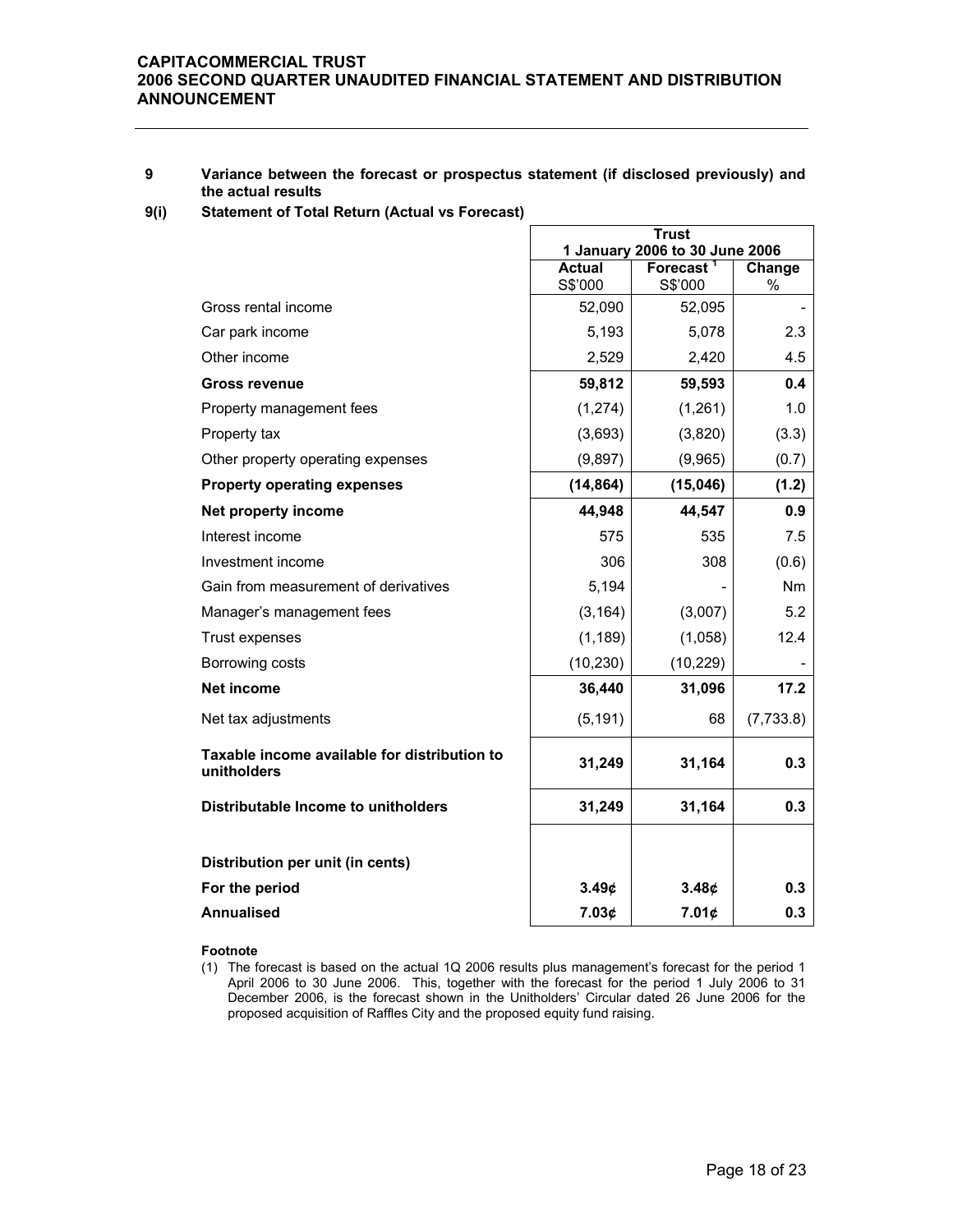## **9(ii) Breakdown of total gross revenue (by property)**

|                        | <b>Actual</b><br>1 Jan 2006 to<br>30 Jun 2006 | Forecast <sup>1</sup><br>1 Jan 2006 to<br>30 Jun 2006 | Change |
|------------------------|-----------------------------------------------|-------------------------------------------------------|--------|
|                        | S\$'000                                       | S\$'000                                               | %      |
| <b>Capital Tower</b>   | 21,424                                        | 21,365                                                | 0.3    |
| 6 Battery Road         | 15,753                                        | 15,737                                                | 0.1    |
| <b>HSBC Building</b>   | 4,146                                         | 4,146                                                 |        |
| <b>Starhub Centre</b>  | 6,403                                         | 6,377                                                 | 0.4    |
| Robinson Point         | 3,089                                         | 3,077                                                 | 0.4    |
| <b>Bugis Village</b>   | 4,097                                         | 4,090                                                 | 0.2    |
| Golden Shoe Car Park   | 3,799                                         | 3,714                                                 | 2.3    |
| Market Street Car Park | 1,101                                         | 1,087                                                 | 1.3    |
| Total gross revenue    | 59,812                                        | 59,593                                                | 0.4    |

#### **Footnote**

(1) The forecast is based on the actual 1Q 2006 results plus management's forecast for the period 1 April 2006 to 30 June 2006. This, together with the forecast for the period 1 July 2006 to 31 December 2006, is the forecast shown in the Unitholders' Circular dated 26 June 2006 for the proposed acquisition of Raffles City and the proposed equity fund raising.

#### **9(iii) Breakdown of net property income (by property)**

|                           | <b>Actual</b><br>1 Jan 2006 to | Forecast <sup>1</sup><br>1 Jan to |             |
|---------------------------|--------------------------------|-----------------------------------|-------------|
|                           | 30 Jun 2006<br>S\$'000         | 30 Jun 2006<br>S\$'000            | Change<br>% |
| Capital Tower             | 15,079                         | 15,172                            | (0.6)       |
| 6 Battery Road            | 11,631                         | 11,449                            | 1.6         |
| <b>HSBC Building</b>      | 4,088                          | 4,088                             | -           |
| <b>Starhub Centre</b>     | 5,215                          | 5,162                             | 1.0         |
| <b>Robinson Point</b>     | 2,185                          | 2,122                             | 3.0         |
| <b>Bugis Village</b>      | 3,244                          | 3,236                             | 0.2         |
| Golden Shoe Car Park      | 2,783                          | 2,644                             | 5.3         |
| Market Street Car Park    | 723                            | 674                               | 7.3         |
| Total net property income | 44,948                         | 44,547                            | 0.9         |

#### **Footnote**

(1) The forecast is based on the actual 1Q 2006 results plus management's forecast for the period 1 April 2006 to 30 June 2006. This, together with the forecast for the period 1 July 2006 to 31 December 2006, is the forecast shown in the Unitholders' Circular dated 26 June 2006 for the proposed acquisition of Raffles City and the proposed equity fund raising.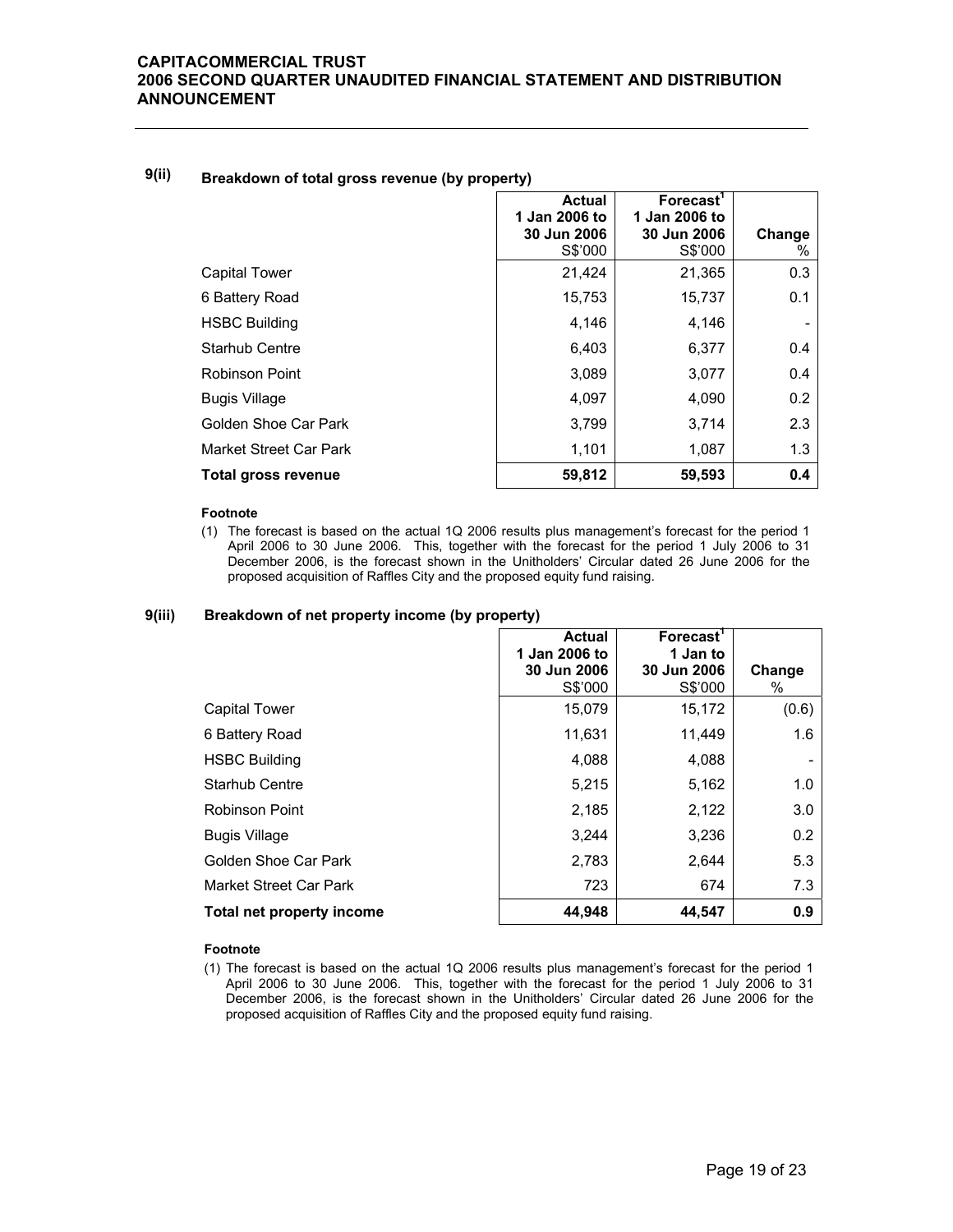#### **Review of the performance**

 Gross revenue is slightly above the forecast by S\$0.2 million or 0.4% due mainly to the increased contribution from car park revenue and tenant recoveries. Actual property operating expenses are slightly lower than forecast by S\$0.2 million or 1.2% due to lower property tax and marketing expenses.

Trust expenses are higher by S\$0.1 million or 12.4% due to higher general and administrative expenses and unitholders' expenses.

#### **10 Commentary on the competitive conditions of the industry in which the group operates and any known factors or events that may effect the group in the next reporting period and the next 12 months**

 The Singapore economy registered a moderation of growth in the second quarter of 2006. Advance estimates by the Ministry of Trade and Industry showed that real GDP rose by 7.5% in the quarter compared to the same period in 2005. On a quarter-to-quarter seasonally adjusted annualised basis, real GDP grew by 1.1%, easing from the 7.0% expansion in the preceding quarter. Economists still believe that Singapore is on track to achieve, if not, beat the upper end of the Government's 5-7% full-year growth forecast.

URA reported island-wide office occupancy rate was 88.0% as at end March 2006, compared to 85.0% a year ago. The office property market continued to strengthen in the second quarter of 2006. The overall occupancy improvement was led by strong leasing momentum in both prime and Grade A office buildings. Demand was mainly fuelled by financial institutions with expansion plans. According to a report by CB Richard Ellis ("CBRE"), strong demand for office space has filtered down to office demand in the suburban areas such as Tampines, Jurong East, Thomson and Novena. It is becoming increasingly difficult to look for good quality office space whether inside or outside CBD. This bodes well for CCT as its portfolio consists largely of prime office properties.

The tightening supply of office space and improving demand have placed landlords in a better negotiating position to increase rental rates. As reported by CBRE, average prime rents as at end June 2006 rose to S\$6.00 psf per month, reflecting a 7.1% quarter-on-quarter increase from S\$5.60 psf per month in the previous quarter. In view of the current positive market condition, CBRE has revised their previous year-end projections of S\$6.50 psf per month and S\$7.20 psf per month for prime office rents and Grade A office rents to S\$7.00 psf per month and S\$8.00 psf per month respectively by end 2006.

#### **Outlook for 2006**

 The manager of CCT is optimistic to deliver the 2006 forecast distribution of 6.83 cents per unit (for the existing portfolio) as stated in the Circular dated 26 June 2006, barring any unforeseen circumstances.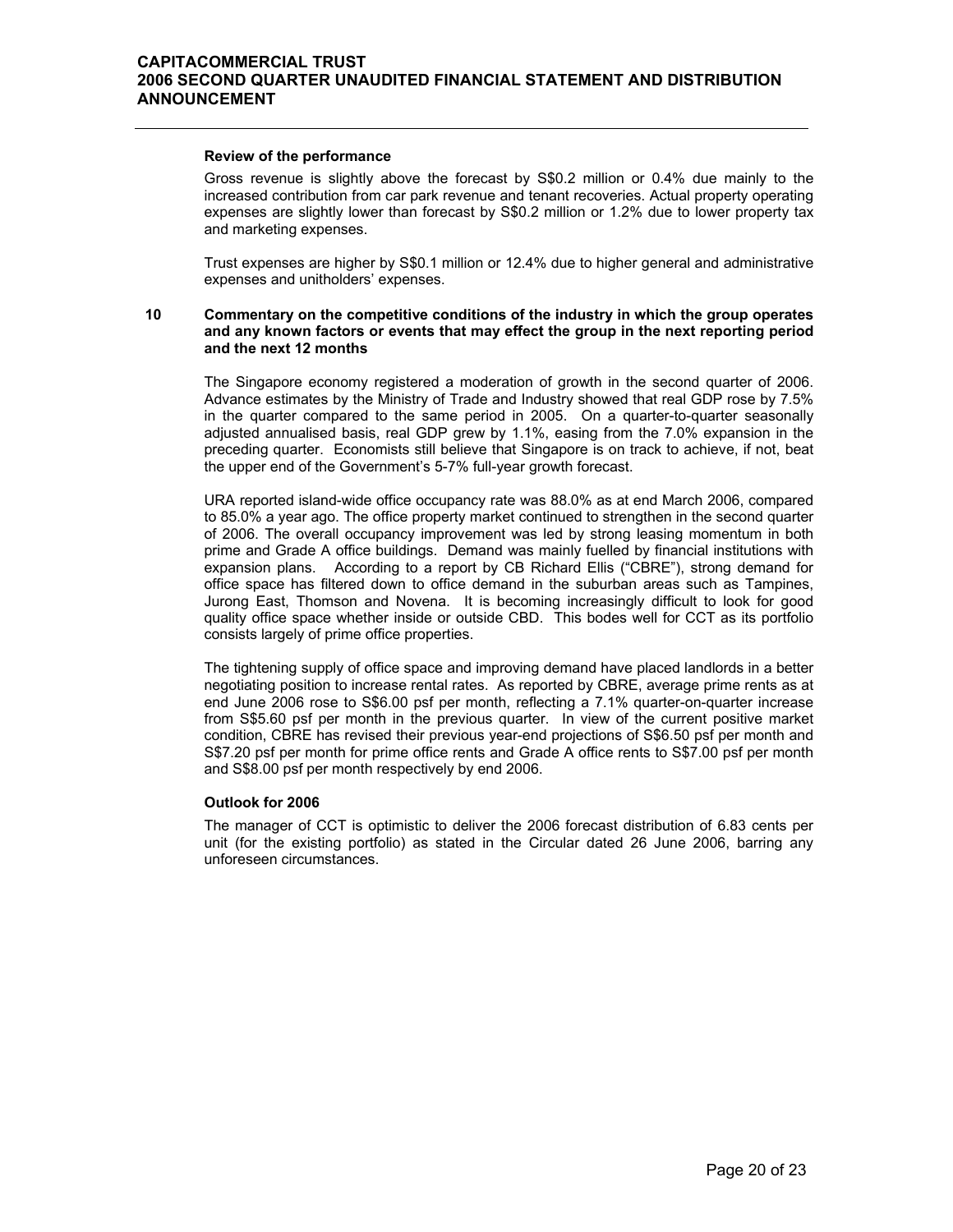#### **11 Distributions**

#### **11(a) Current financial period**

Any distributions declared for the current financial period? Yes.

- Name of distribution **Distribution** for the period from 1 January 2006 to 31 August 2006 (expected to be the day immediately prior to the date on which new units will be issued pursuant to the proposed equity funds raising exercise to raise funds for the proposed acquisition of Raffles City (see the Unitholders' Circular dated 26 June 2006) issued in connection with the Extraordinary General Meeting held on 13 July 2006).
- Distribution type i) Taxable income ii) Tax-exempt income
- Distribution rate **Between 4.58 cents to 4.63 cents per unit, and no less than** 4.58 cents per unit. The actual distribution will be confirmed in due course.
- Par value of units Not meaningful
- Tax rate Taxable income distribution Qualifying investors and individuals (other than those who hold their units through a partnership) will generally receive pre-tax distributions. These distributions are exempt from tax in the hands of individuals unless such distributions are derived through a Singapore partnership or from the carrying on of a trade, business or profession.

 Qualifying foreign non-individual investors will receive their distributions after deduction of tax at the rate of 10%.

 All other investors will receive their distributions after deduction of tax at the rate of 20%.

 Tax-exempt income distribution Tax-exempt income distribution is exempt from tax in the hands of all unitholders. Tax-exempt income relates to the net income from the investment in junior bonds of Aragorn ABS Berhad. Books closure date Expected to be 31 August 2006. An announcement will be

# Date payable **Expected to be end September 2006**

made in due course.

Remarks **Please see the Unitholders' Circular for further details about** the distribution, including the rationale for it being in respect of the period from 1 January 2006 to the day immediately prior to the date on which new units will be issued pursuant to the equity fund raising instead of the original scheduled period from 1 January 2006 to 30 June 2006.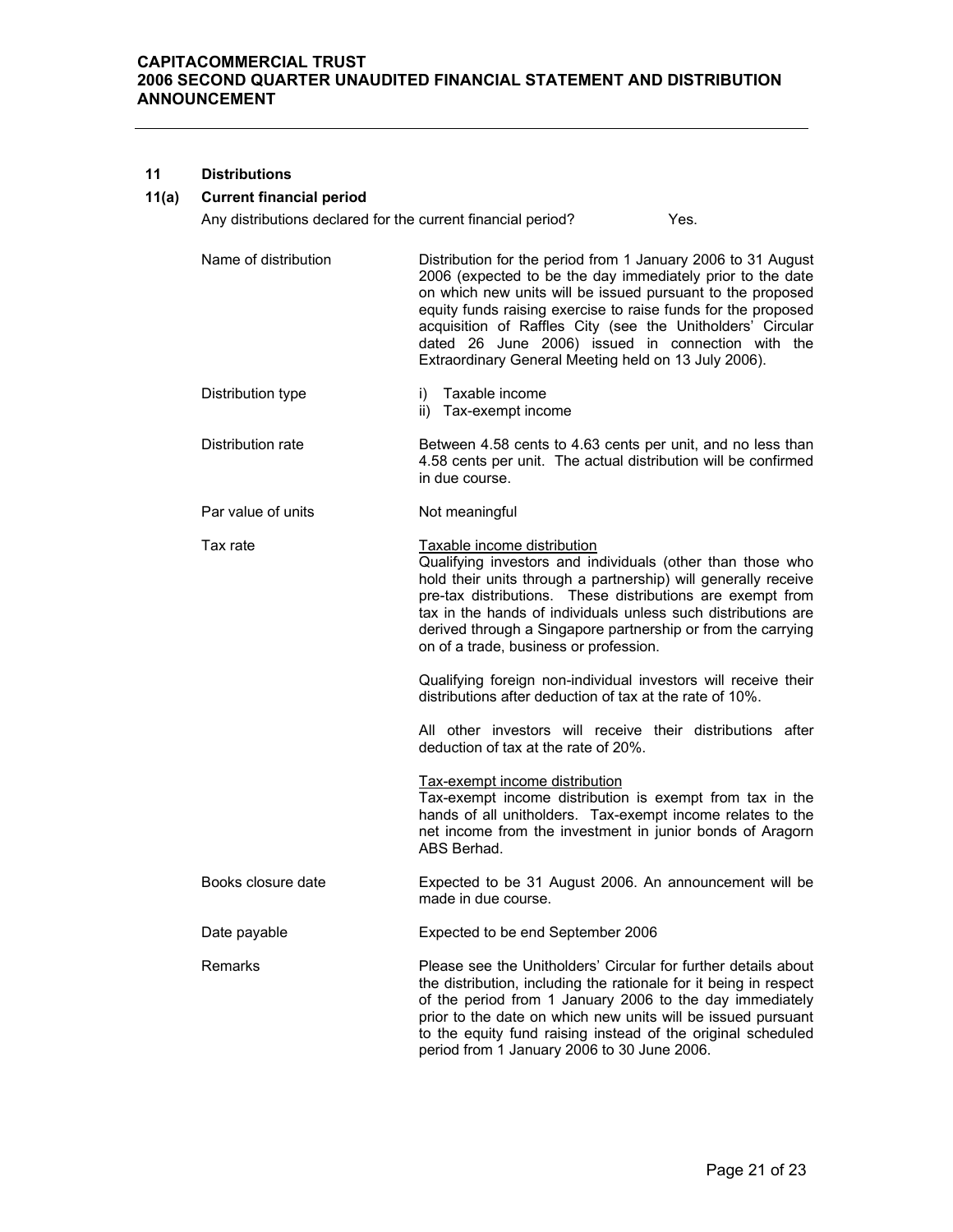#### **11(b) Corresponding period of the preceding financial period**

Any distributions declared for the corresponding period of the Any distributions declared for the corresponding period of the Yes.<br>immediate preceding financial periods?

| Name of distribution | Distribution for 1 January 2005 to 30 June 2005                                                                                                                                                                                                                                                                                                                       |
|----------------------|-----------------------------------------------------------------------------------------------------------------------------------------------------------------------------------------------------------------------------------------------------------------------------------------------------------------------------------------------------------------------|
| Distribution type    | Taxable income                                                                                                                                                                                                                                                                                                                                                        |
| Distribution rate    | CapitaComm: 3.24 cents per unit (representing period from 1<br>January 2005 to 30 June 2005)                                                                                                                                                                                                                                                                          |
|                      | CapitaComm A: 1.09 cents per unit (representing period<br>from 29 April 2005 to 30 June 2005                                                                                                                                                                                                                                                                          |
| Par value of units   | Not meaningful                                                                                                                                                                                                                                                                                                                                                        |
| Tax rate             | Qualifying investors and individuals (other than those who<br>hold their units through a partnership) will generally receive<br>pre-tax distributions. These distributions are exempt from<br>tax in the hands of individuals unless such distributions are<br>derived through a Singapore partnership or from the carrying<br>on of a trade, business or profession. |
|                      | Qualifying foreign non-individual investors will receive their<br>distributions after deduction of tax at the rate of 10%.                                                                                                                                                                                                                                            |
|                      | All other investors will receive their distributions after<br>deduction of tax at the rate of 20%.                                                                                                                                                                                                                                                                    |
| Books closure date   | 1 August 2005                                                                                                                                                                                                                                                                                                                                                         |
| Date payable         | 29 August 2005                                                                                                                                                                                                                                                                                                                                                        |
|                      |                                                                                                                                                                                                                                                                                                                                                                       |

 The CapitaComm A stock counter was merged with the main stock counter, CapitaComm, once units under both stock counters commenced trading on an "ex" basis on 28 July 2005.

## **12 If no distribution has been declared/recommended, a statement to that effect**  NA